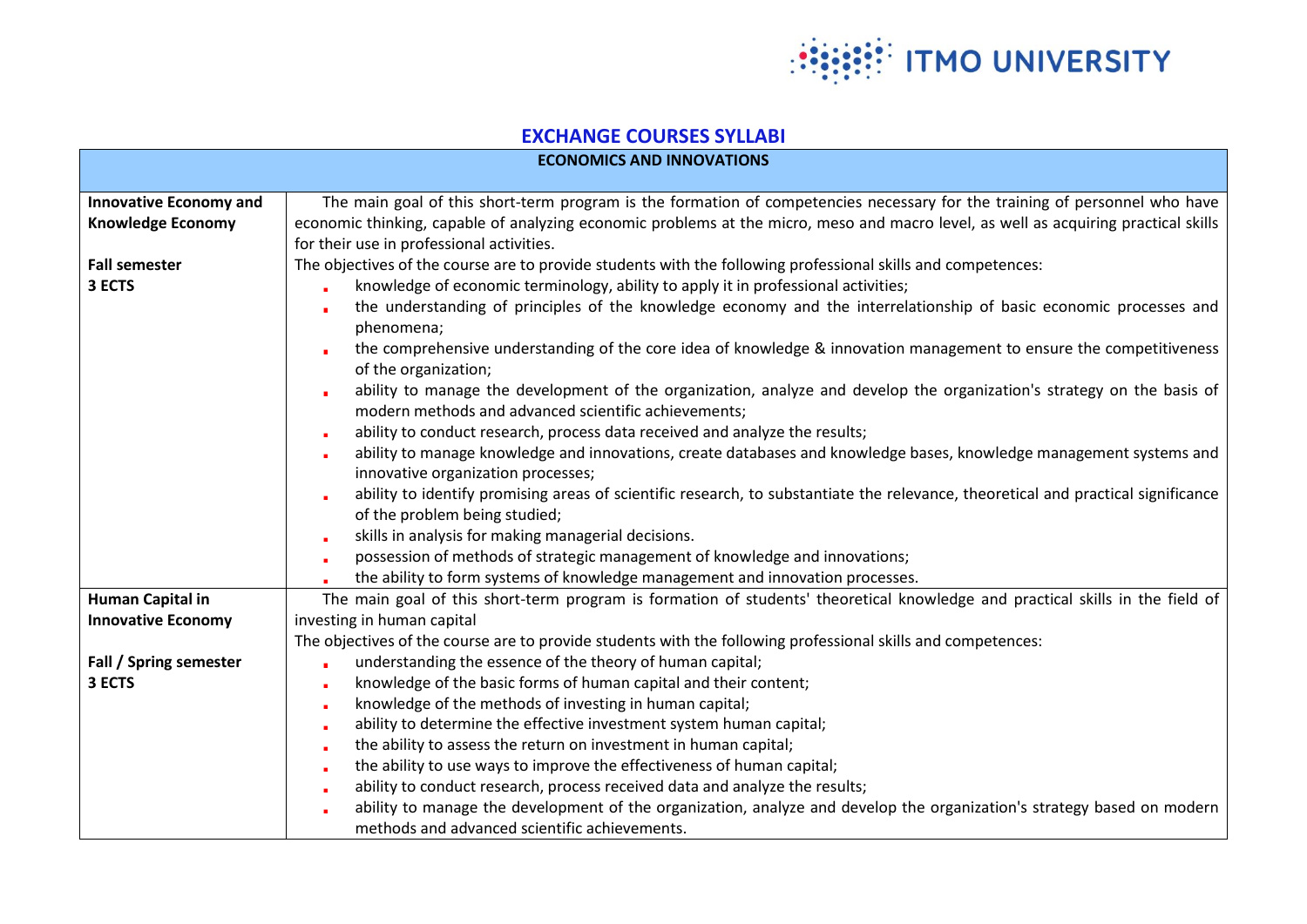

| <b>Project Management</b> | The goal of this course is to gain basic knowledge about effective and professional project management based upon PMBoK-                                                                       |
|---------------------------|------------------------------------------------------------------------------------------------------------------------------------------------------------------------------------------------|
|                           | Guide and to provide practical wisdom for applying that knowledge to projects.                                                                                                                 |
| Fall / Spring semester    | The course introduces project management from the standpoint of a manager who must organize, plan, implement and control                                                                       |
| 3 ECTS                    | tasks to achieve an organization's schedule, budget, and performance objectives.                                                                                                               |
|                           | The following tools and concepts are studied:                                                                                                                                                  |
|                           | project charter,                                                                                                                                                                               |
|                           | scope statement,                                                                                                                                                                               |
|                           | work breakdown structure,                                                                                                                                                                      |
|                           | project estimating,                                                                                                                                                                            |
|                           | scheduling methodologies.                                                                                                                                                                      |
|                           | Students will be introduced to the roles of project and program managers in current business enterprises and to the triple                                                                     |
|                           | constraints of scope, time and cost.                                                                                                                                                           |
|                           | After completing this course, the students should be able to:                                                                                                                                  |
|                           | apply project management methodologies, processes, and tools to execute complex projects in organizations;                                                                                     |
|                           | Examine the roles that project management play in accomplishing an organization's strategic objectives;                                                                                        |
|                           | Develop effective approaches for managing high-performance project teams, communication strategies, and best practice<br>closeout strategy that maximizes the value of the project experience; |
|                           | Critique the impacts of schedule, cost, and scope elements in projects and analyze different techniques for managing risks;                                                                    |
|                           | Create project Charters, Scope statements, Work Breakdown Structures (WBS), Project Network Diagrams, and<br>Responsibility Assignment Matrix (RAM).                                           |
|                           | By the end of the module, the participants will improve their ability to manage projects effectively. In particular they will be                                                               |
|                           | better able to:                                                                                                                                                                                |
|                           | operate more competently as a member of a project team, and ultimately as a project manager;                                                                                                   |
|                           | understand the competencies a project manager needs and the organizational and leadership challenges they face;                                                                                |
|                           | logically plan, schedule and control projects using project management tools and techniques;                                                                                                   |
|                           | understand the basic principles of the main project management methodologies, such as                                                                                                          |
|                           | PMBoKand PRINCE2.                                                                                                                                                                              |
|                           | Course structure:                                                                                                                                                                              |
|                           | Module 1: Project Fundamentals and Overview                                                                                                                                                    |
|                           | Module 2: Organizational Influences and Project Lifecycle                                                                                                                                      |
|                           | Module 3: Project, Program, Portfolio Management                                                                                                                                               |
|                           | Module 4: Project Structure                                                                                                                                                                    |
|                           | Module 5: Recourse Management<br>Module 6: Project Personnel                                                                                                                                   |
|                           | Module 7: Project Communications and Organizational Issues                                                                                                                                     |
|                           |                                                                                                                                                                                                |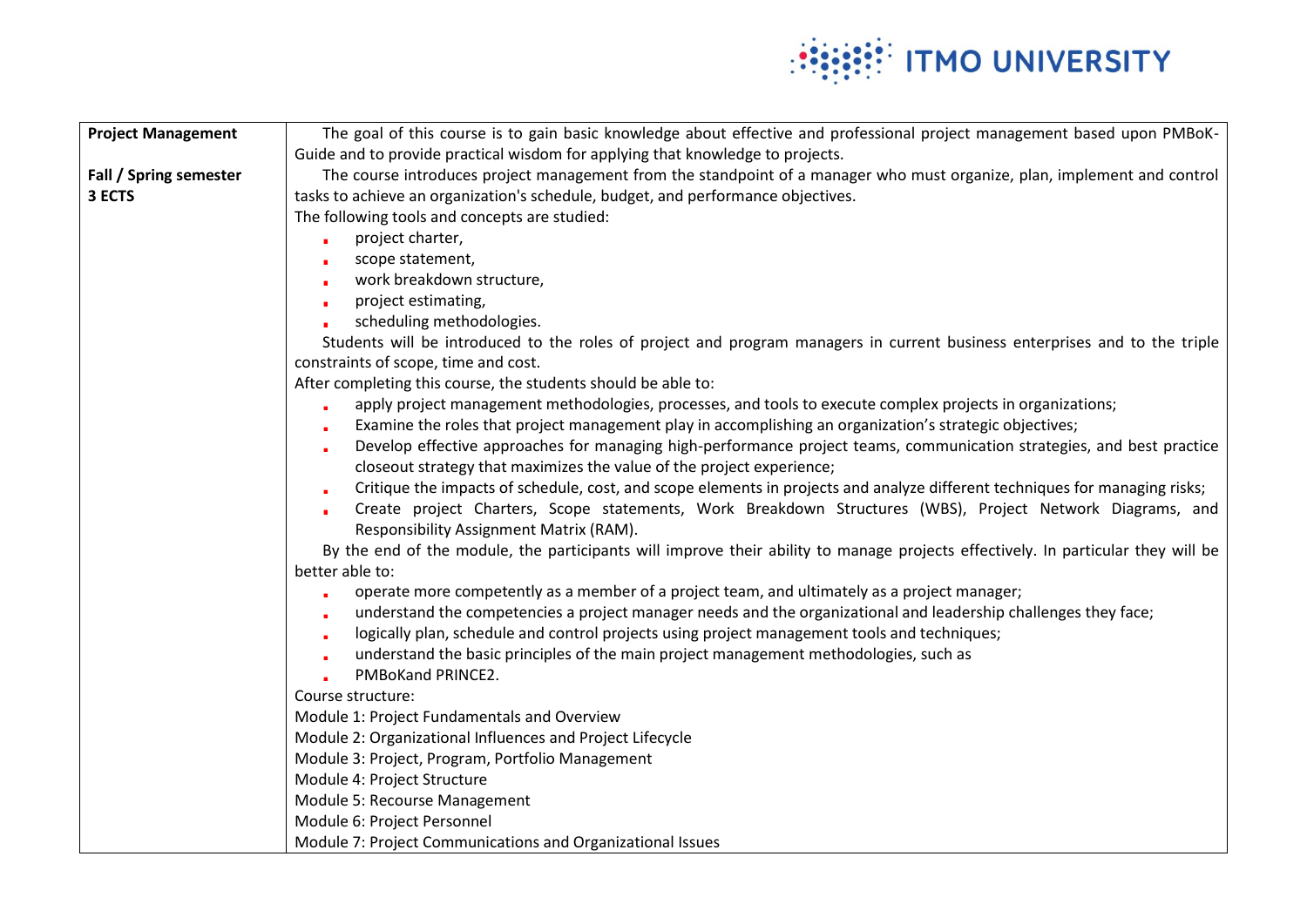

| <b>Innovation Management</b> | The Innovation Management course is has following goals and study objectives:                                                                                   |
|------------------------------|-----------------------------------------------------------------------------------------------------------------------------------------------------------------|
|                              | develop a comprehensive understanding of the role and strategic relevance of innovation in the greater competitive context                                      |
| <b>Spring semester</b>       | of the firm's strategy                                                                                                                                          |
| 3 ECTS                       | understand the role of innovation as a strategic mechanism for differentiation leading to the creation and delivery of                                          |
|                              | superior value offerings                                                                                                                                        |
|                              | view innovation from multiple perspectives, including its strategic, process, organizational, learning and linkage dimensions                                   |
|                              | understand innovation as a strategic and dynamic capability                                                                                                     |
|                              | develop an understanding of the relevant analytical frameworks relating to the organization's innovation performance                                            |
|                              | By the end of the course it is expected that students will have acquired following competences:                                                                 |
|                              | ability to demonstrate a deeper understanding of the strategic role and contribution of innovation within the greater<br>context of the organization's strategy |
|                              | ability to explain key innovation concepts, notions and frameworks and their relevance to the business strategy of the                                          |
|                              | organization                                                                                                                                                    |
|                              | ability to apply frameworks to analyze and assess the organization's current innovation performance                                                             |
|                              | ability to identify appropriate interventions for improving the organization's innovation performance                                                           |
|                              | be competent in elaborating on how thinking on innovation is changing and evolving, and the implications of this emerging                                       |
|                              | thinking for a firm's competitive performance                                                                                                                   |
| <b>Innovation Systems:</b>   | The description of the course is next: "The main goal of this short-term program is to acquaint students with the theory of                                     |
| <b>Russian Federation</b>    | innovation systems and provide them with practical skills in evolvement into the Russian innovation system business based on                                    |
| <b>Development</b>           | innovations and new technologies.                                                                                                                               |
|                              | The objectives of the course are to provide students with the following professional skills and competences:                                                    |
| <b>Spring semester</b>       | the ability to evaluate the macroeconomic environment influence on the business and local authorities;                                                          |
| 3 ECTS                       | the ability to analyze innovative potential of a country and to implement instruments of the innovative development;                                            |
|                              | skills of search and selection mechanism to support the innovation activities of the organization in the Russian Federation"                                    |
| <b>Technology</b>            | The Technology entrepreneurship course provides students with knowledge in current economic situation: trends, innovations and                                  |
| Entrepreneurship             | technology entrepreneurship. Entrepreneurship -basic definitions and approach. Technology entrepreneurship as the environment                                   |
|                              | for innovations. Current stage of development of the entrepreneurship in different countries. Future trends in the economic                                     |
| <b>Spring semester</b>       | situation in Russia and the world: strategic sectors for development. Concept of open innovations and technologic development.                                  |
| 3 ECTS                       | Transfer of technologies and technology brokering.                                                                                                              |
|                              | Entrepreneurship in Russia: how to start?                                                                                                                       |
|                              | Forms of doing business in Russia, ways of support, taxation systems, role of small business, international businesses and                                      |
|                              | investment support. Intellectual property, ways of protection.                                                                                                  |
|                              | "Imagine and create it" Generating business ideas and creating innovations.                                                                                     |
|                              | "Design thinking" method of creating innovations, techniques of "World café", brainstorming.                                                                    |
|                              | "Plan it" Business planning for technology entrepreneurs: basic principles and models in the current situation.                                                 |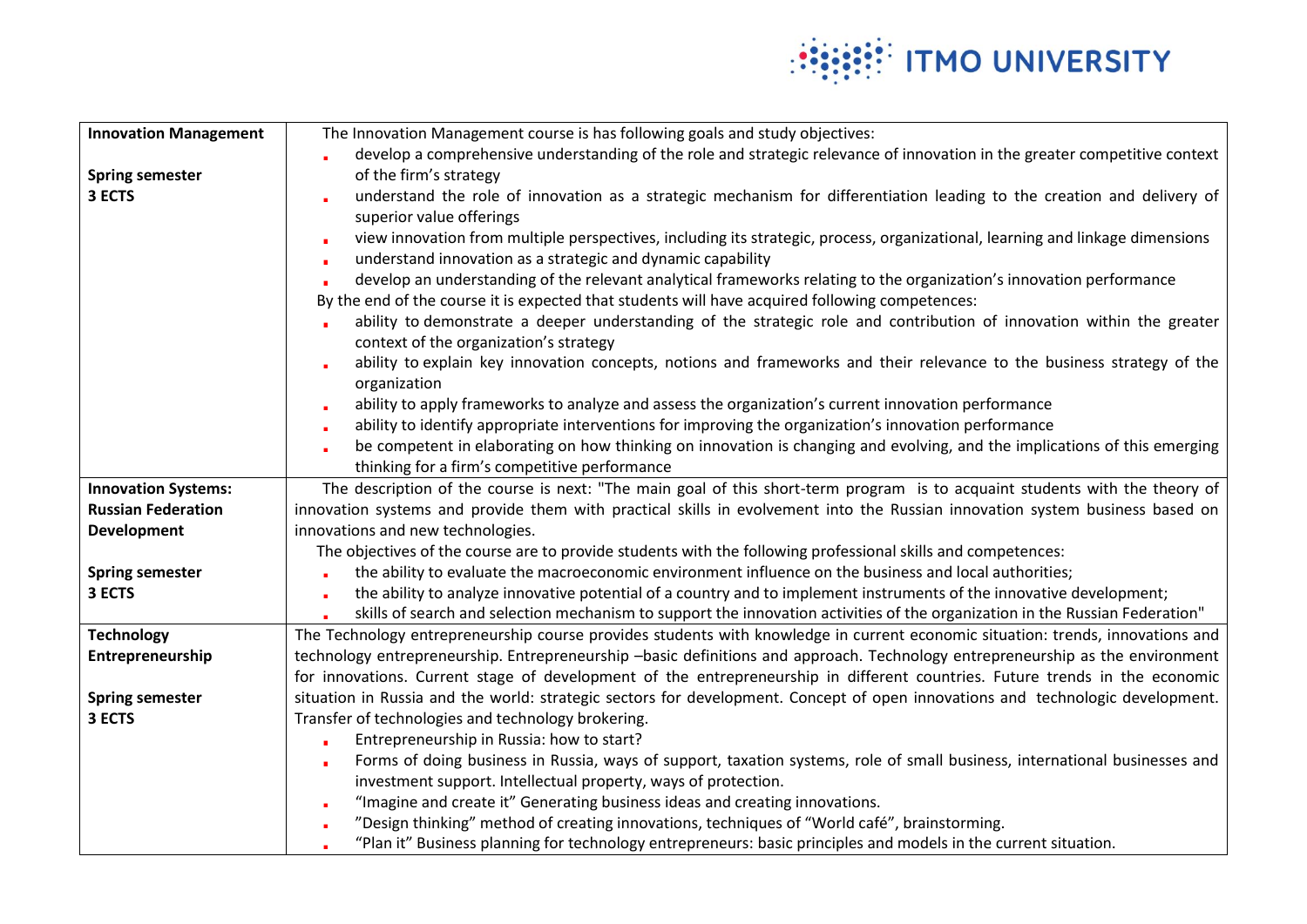

|                                  | Stages of business development. Basic principles of lean startup. Business model. Kanvas model. Project planning: teamwork,          |
|----------------------------------|--------------------------------------------------------------------------------------------------------------------------------------|
|                                  | deadlines, directions, responsibilities                                                                                              |
|                                  | "Plan it" Business planning for technology entrepreneurs marketing aspects.                                                          |
|                                  | Market analysis: trends, saturation's evaluation, segmentation. Competitive analysis, pricing, promotion and distribution.           |
|                                  | "Plan it" Business planning for technology entrepreneurs: financial and investment aspects.                                          |
|                                  | Planning resources: tangible and intangible. Creating budgets and reports: BS,PL,CF. Sources of capital. Investment Plan and<br>٠    |
|                                  | Proposal: P&P but different. Economic efficiency, metrics for technology startups.                                                   |
|                                  | "Plan it" Business planning for technology entrepreneurs: avoiding risks.                                                            |
|                                  | Risks classifications, instruments of risk management.<br>٠                                                                          |
|                                  | "Plan it" Ways of commercialization.                                                                                                 |
|                                  | Patents, licenses and startups as ways to commercialize your technology.<br>٠                                                        |
|                                  | "Present it" Presentation as the successful instrument of the promotion of your project.                                             |
|                                  | NABC method from Stanford Research Institute. Elevator pitch: guide book for presenters.                                             |
| <b>Digital Marketing</b>         | The aim and objectives of the short-term international educational module is to form the listener's understanding of modern          |
|                                  | methods of goods and brands promoting in digital media and communication (digital media).                                            |
| Fall / Spring semester           | The goal of the course is to acquire the following professional competencies for students:                                           |
| 3 ECTS                           | understanding the current trends in the development of digital marketing and the prerequisites for their formation;                  |
|                                  | skill of identifying the available brand promotion method;                                                                           |
|                                  | ability to evaluate the effectiveness of the use of a particular promotion channel;                                                  |
|                                  | ability to interpret current business objectives in specific tasks for the marketing department.                                     |
| <b>Russian and International</b> | The purpose of this course is to teach students the theory of Russians and international financial systems and acquire practical     |
| <b>Financial Systems</b>         | skills in analyzing the patterns of international monetary and financial relations development, the mechanism for their              |
|                                  | implementation in various forms.                                                                                                     |
| <b>Spring semester</b>           | Students will acquire                                                                                                                |
| 3 ECTS                           | the ability to identify the type of Russian and international financial systems and determine their main development trends;         |
|                                  | skills in reading and analyzing companies' reports according to IFRS;<br>٠                                                           |
|                                  | skills of analyzing the world economic situation with the formation of a forecast of its development on the basis of existing        |
|                                  | patterns.                                                                                                                            |
| <b>Urban Development and</b>     | The course is offered in the form of practical classes that include interactive forms of training: interactive mini-lectures, case   |
| <b>Planning</b>                  | studies, brainstorm, watching video-materials, discussion, simulations and business games. Mandatory attendance, activity,           |
|                                  | involvement in the debate, analysis of case studies, business games determine the success of a training course. Independent work     |
| Fall / Spring semester           | includes reading literature, analysis of the international instruments and standards, data gathering as a special task for the field |
| 3 ECTS                           | work, statistical information gathering, and field studies.                                                                          |
|                                  | The competences gained within the studies include:                                                                                   |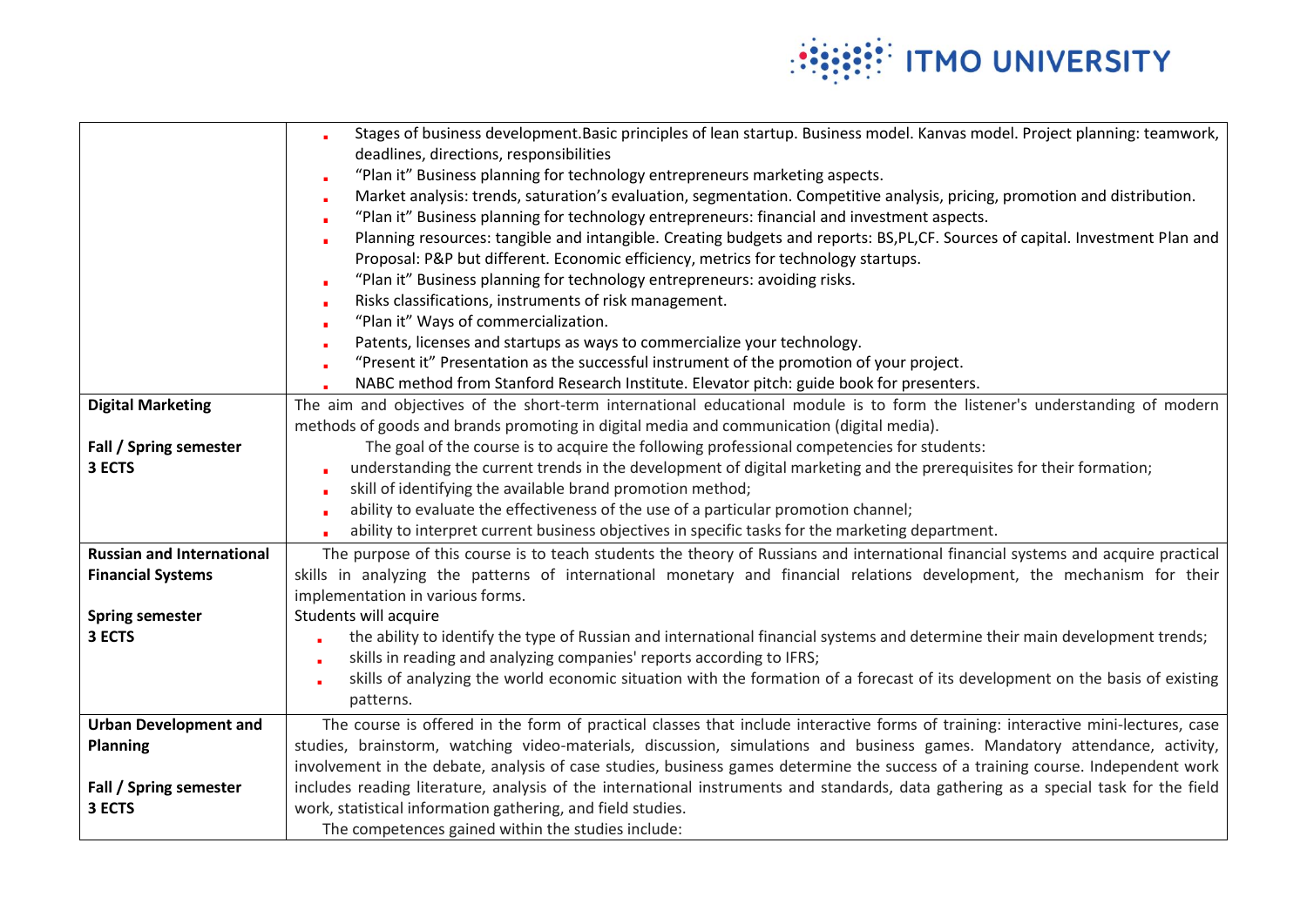

|                                  | The main provisions of the concept of sustainable development, aims and objectives of applied research in this field, methods of  |
|----------------------------------|-----------------------------------------------------------------------------------------------------------------------------------|
|                                  | data collection and analysis for the purposes of SD study the nature of global environmental problems, the causes and effects of  |
|                                  | global urbanization, methods of systematizing and analyzing of scientific, technical, technological, socio-economic information,  |
|                                  | principles of design of the scientific, technical and analytical reports, publications and presentations.                         |
|                                  | The students will learn:                                                                                                          |
|                                  | to select the methodology and methods for data collecting and analysis of the obtained results                                    |
|                                  | to interpret the data and provide the significant results<br>٠                                                                    |
|                                  | to determine the causes and effects of global problems in the context of urbanization<br>٠                                        |
|                                  | to use the modern information and communication technologies for the analysis of documented results of applied research           |
| <b>Intellectual Management</b>   | Main topics:                                                                                                                      |
| of Creative Projects             | creative industries and project management in interfaced hi-tech innovation processes. Knowledge management and                   |
|                                  | strategic thinking;                                                                                                               |
| <b>Spring semester</b>           | the lifecycle of project work in the field of art and technology. Creative groups and specifics of intragroup communication       |
| 3 ECTS                           | among interdisciplinary specialists. Updating, evaluation and management of intellectual resources in projects with creative      |
|                                  | and innovative aspects - principles and methods;                                                                                  |
|                                  | native interaction technologies and customizable processes. Management models, analytics and resource logistics,<br>×             |
|                                  | optimality criteria in creative projects.                                                                                         |
| <b>Contemporary Art</b>          | Main topics:                                                                                                                      |
|                                  | art of the 20th-21st centuries. Avant-garde, modernism, postmodernism practices;                                                  |
| <b>Spring semester</b>           | development of a conceptual framework of abstract art, minimalism, conceptualism. Social history of the 20th century art.<br>×    |
| 3 ECTS                           | Formalism and structuralism;                                                                                                      |
|                                  | poststructuralism and deconstruction. Art as modern language. Philosophy and aesthetics of contemporary art: categories           |
|                                  | and discourse. Contexts of contemporary art. Performative practices - actionism, performance and happening. Art object            |
|                                  | and installation — articulation and expression of the author's position, meanings, subjective perception.                         |
| <b>Art and Natural Sciences:</b> | Main topics:                                                                                                                      |
| Theory, Aesthetics,              | critical and theoretical reflection on the issues of new technologies development in modern techno-biological art. Theory,        |
| <b>Discourses</b>                | philosophy and practice of bio art;                                                                                               |
|                                  | experiments with biological materials - discursive, semantic and aesthetic aspects of Art & Science projects. Contemporary<br>٠   |
| <b>Spring semester</b>           | art and optics;                                                                                                                   |
| 3 ECTS                           | aesthetic aspects and visual perception of optical effects. Wave and sonar studies in art projects. Network projects (neuro-<br>× |
|                                  | art using biological material).                                                                                                   |
|                                  |                                                                                                                                   |
|                                  |                                                                                                                                   |
|                                  |                                                                                                                                   |
|                                  |                                                                                                                                   |
|                                  |                                                                                                                                   |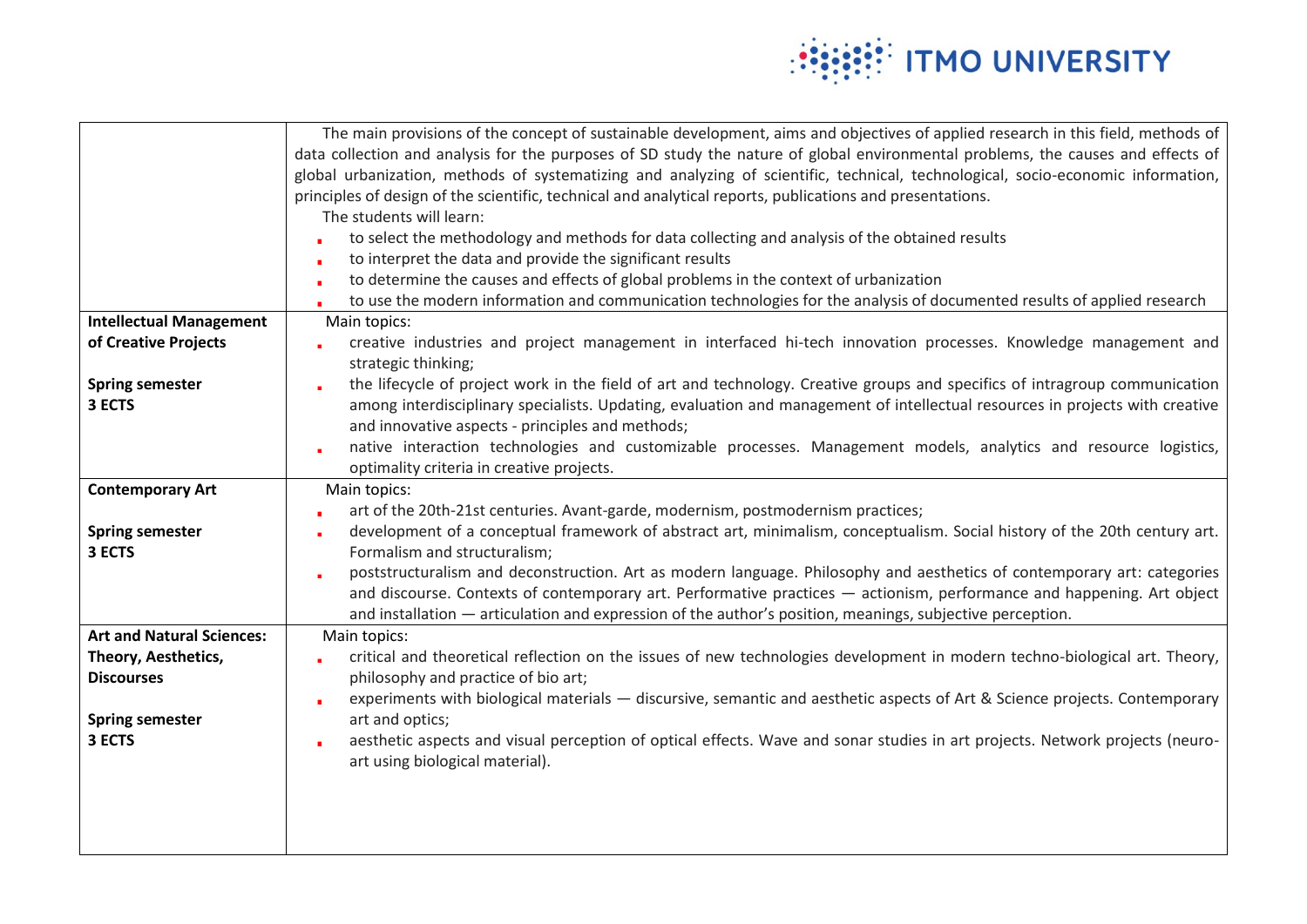

| ICT & PROGRAMMING/TECHNOLOGY    |                                                                                                                                                                                          |  |
|---------------------------------|------------------------------------------------------------------------------------------------------------------------------------------------------------------------------------------|--|
|                                 |                                                                                                                                                                                          |  |
|                                 | HIGH-PERFORMANCE COMPUTING DEPARTMENT                                                                                                                                                    |  |
| <b>Evolutionary Computing</b>   | Objectives:                                                                                                                                                                              |  |
|                                 | Students will study the basic principles and schemes of evolutionary algorithms (EA), learn how to design and implement EA                                                               |  |
| <b>Fall semester</b>            | for various optimization problems, get skills to tune and test EA, examine parallel schemes of EA.                                                                                       |  |
| <b>6 ECTS</b>                   | Contents                                                                                                                                                                                 |  |
|                                 | Evolutionary computing is a widely used optimization techniques. The main goal of the course is to familiarize students with                                                             |  |
|                                 | basic concepts and principles of design of evolutionary algorithms (EA). The course includes theoretical basis, examination of the                                                       |  |
|                                 | main components of EA and how to implemnent them. Further, the course considers methods of increasing the performance of                                                                 |  |
|                                 | algorithms and schemes for implementation of high-performance EA based on multiprocessor and distributed systems, as well as                                                             |  |
|                                 | with the usage of GPU. During the course, students are involved not only in theoretical aspects, but also in demonstrations and                                                          |  |
|                                 | analysis of real solved problems with the usage of evolutionary computing methods.                                                                                                       |  |
|                                 | Classes carried out in the form of lectures with elements of the discussion, where such questions as: "In what case and which EA                                                         |  |
|                                 | algorithm is better?"; "For which problems EA can be applied?"; "Which set of parameters is it worth to choose during                                                                    |  |
|                                 | implementation of EA?" can be discussed. The main practical assignment represents a development and implementation of EA for                                                             |  |
|                                 | the typical optimization problem, where students' algorithms are compared with each other in a competitive way.                                                                          |  |
| <b>Introduction to Big Data</b> | Objectives                                                                                                                                                                               |  |
|                                 | Study of the main reasons of Big Data formation. It's detection and identification.                                                                                                      |  |
| <b>Fall semester</b>            | Introduction to Grid technologies, WMS, MapReduce, stream data processing                                                                                                                |  |
| 6 ECTS                          | Understanding of MapReduce principles and Apache Hadoop technology                                                                                                                       |  |
|                                 | Understanding of HDFS principles and building of Apache Hadoop infrastructure                                                                                                            |  |
|                                 | Introducing to Apache Storm Technology                                                                                                                                                   |  |
|                                 | Main topics of the discipline:                                                                                                                                                           |  |
|                                 | Definition of the term large data and the basic model. Use of large data. The role of large data in the national economy.                                                                |  |
|                                 | Requirements for the profession of analytics of large data.                                                                                                                              |  |
|                                 | The main stages of the life cycle. Collection, consolidation and cleaning of data.                                                                                                       |  |
|                                 | Correlation coefficient. Graphical representation. Statement of the problem of regression analysis. Linear regression. Least<br>square method. Their role in the analysis of large data. |  |
|                                 | Data collection and consolidation, data visualization, R language for analytics, work with DBMS.                                                                                         |  |
|                                 | Hadoop, HDFS, Map / Reduce, YARN, Storm, Apache Spark.                                                                                                                                   |  |
|                                 | Importance of the phenomenon of large data for the development of society and science. Causes of the trend of large data.                                                                |  |
|                                 | Problems and opportunities associated with the appearance of large data.                                                                                                                 |  |
|                                 |                                                                                                                                                                                          |  |
|                                 |                                                                                                                                                                                          |  |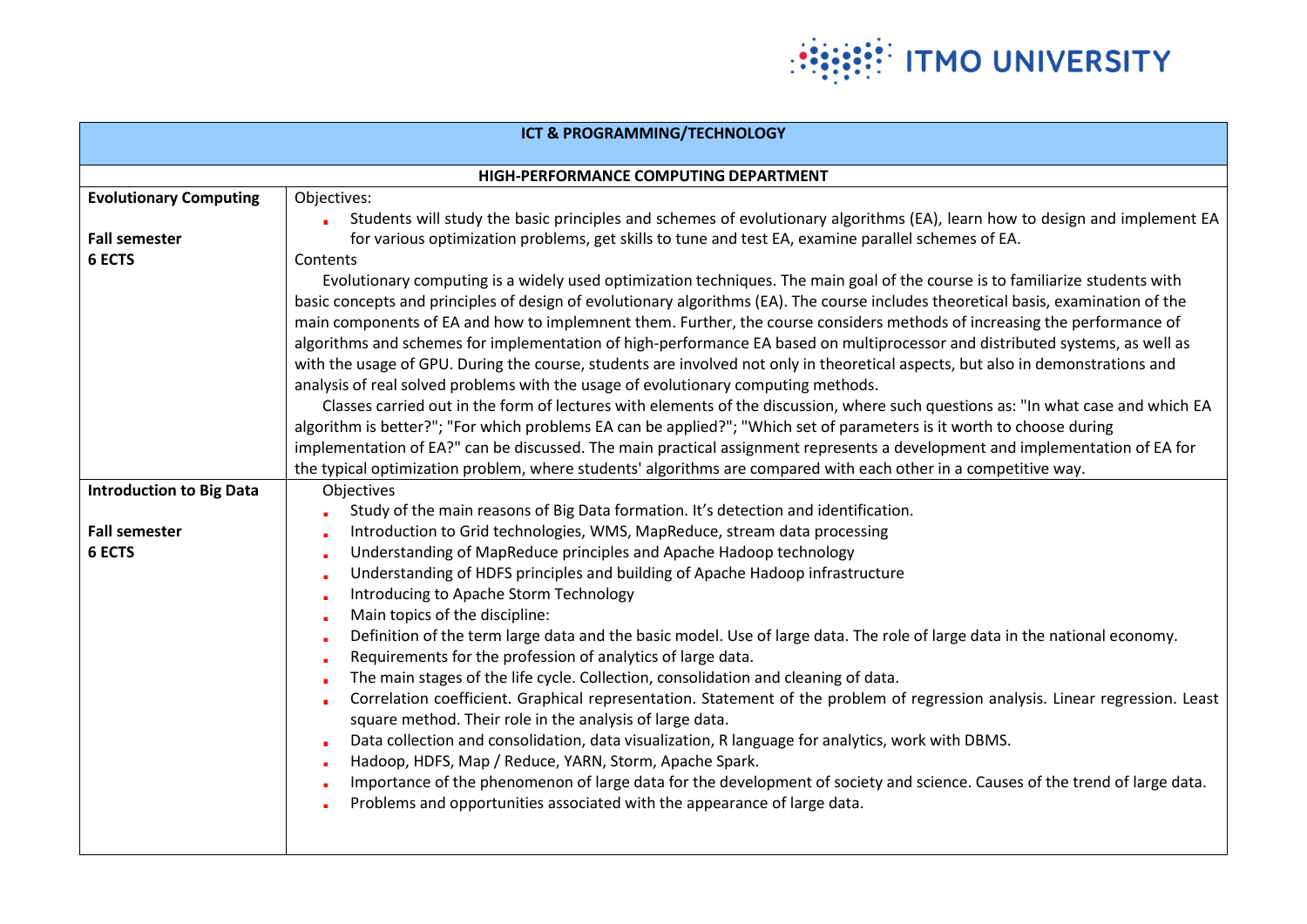

| <b>Technologies and</b><br><b>Infrastructure for Big Data</b><br><b>Spring semester</b><br>4 ECTS | Students will study the theoretical bases of the applied data processing algorithms and methods of combining algorithms to<br>achieve the best result, the skills of analyzing and evaluating research activities in accordance with generally accepted international<br>norms and ethical standards for testing and research involving people, skills in working with software interfaces for large-scale<br>processing systems data for packet and stream data processing, skills of working with the MLLib machine learning library.<br>Students will learn:<br>the basic mechanisms and algorithms for analyzing complex and large data and extracting knowledge from them;<br>principles of data processing, storage and protection; ethical and legislative norms for working with large data;<br>principles of construction and the basis for organizing the development of modern software solutions for processing large<br>data;<br>principles of processing large amounts of data to extract knowledge based on machine learning methods; to design and<br>develop complex data processing solutions using one or more data mining and retrieval algorithms;<br>to develop new algorithms based on existing ones, apply knowledge of the norms and principles of storage, and protect data<br>to assess scientific activity in terms of the potential impact on society, design and develop basic software applications for<br>data processing using a computational cluster based on modern technologies quipment big data, apply machine-learning<br>techniques to extract knowledge using modern large data processing systems.<br><b>Key topics:</b><br>The main stages of the development of large data processing systems, the main types of systems and their purpose, the<br>evolution of data processing methods.<br>The purpose of the distributed HDFS file system, the basic principles of the HDFS device, the procedure of replicating data<br>and providing fault tolerance.<br>History of the origin of technology, the principles of building data processing based on MapReduce, the patterns of<br>MapReduce.<br>Architecture and principles of the Apache Zookeeper device, consensus algorithms, PAXOS algorithm.<br>Assignment and tasks of the infrastructure manager, the architecture and principles of the YARN device, the architecture and<br>principles of the Mesos device, a centralized and two-level approach to planning.<br>The principles of organizing batch data processing, architecture and principles of the Apache Spark device, data processing<br>with the help of Spark.<br>The principles of streaming data processing, the architecture and principles of Apache Kafka and Apache Flink, the processing<br>of streaming data using Spark Streaming and Apache Flink.<br>The principles of the organization of interactive data processing, the architecture of Lambda and Kappa, interactive<br>processing of data using Spark SQL. |
|---------------------------------------------------------------------------------------------------|-----------------------------------------------------------------------------------------------------------------------------------------------------------------------------------------------------------------------------------------------------------------------------------------------------------------------------------------------------------------------------------------------------------------------------------------------------------------------------------------------------------------------------------------------------------------------------------------------------------------------------------------------------------------------------------------------------------------------------------------------------------------------------------------------------------------------------------------------------------------------------------------------------------------------------------------------------------------------------------------------------------------------------------------------------------------------------------------------------------------------------------------------------------------------------------------------------------------------------------------------------------------------------------------------------------------------------------------------------------------------------------------------------------------------------------------------------------------------------------------------------------------------------------------------------------------------------------------------------------------------------------------------------------------------------------------------------------------------------------------------------------------------------------------------------------------------------------------------------------------------------------------------------------------------------------------------------------------------------------------------------------------------------------------------------------------------------------------------------------------------------------------------------------------------------------------------------------------------------------------------------------------------------------------------------------------------------------------------------------------------------------------------------------------------------------------------------------------------------------------------------------------------------------------------------------------------------------------------------------------------------------------------------------------------------------------------------------------------------------------------------------------------------------------------------------------------------------------------------------------------------------------------------------------------------------------------------------------------------------------------|
|                                                                                                   | Representing graph data for batch processing, processing graph data using Spark GraphX.                                                                                                                                                                                                                                                                                                                                                                                                                                                                                                                                                                                                                                                                                                                                                                                                                                                                                                                                                                                                                                                                                                                                                                                                                                                                                                                                                                                                                                                                                                                                                                                                                                                                                                                                                                                                                                                                                                                                                                                                                                                                                                                                                                                                                                                                                                                                                                                                                                                                                                                                                                                                                                                                                                                                                                                                                                                                                                       |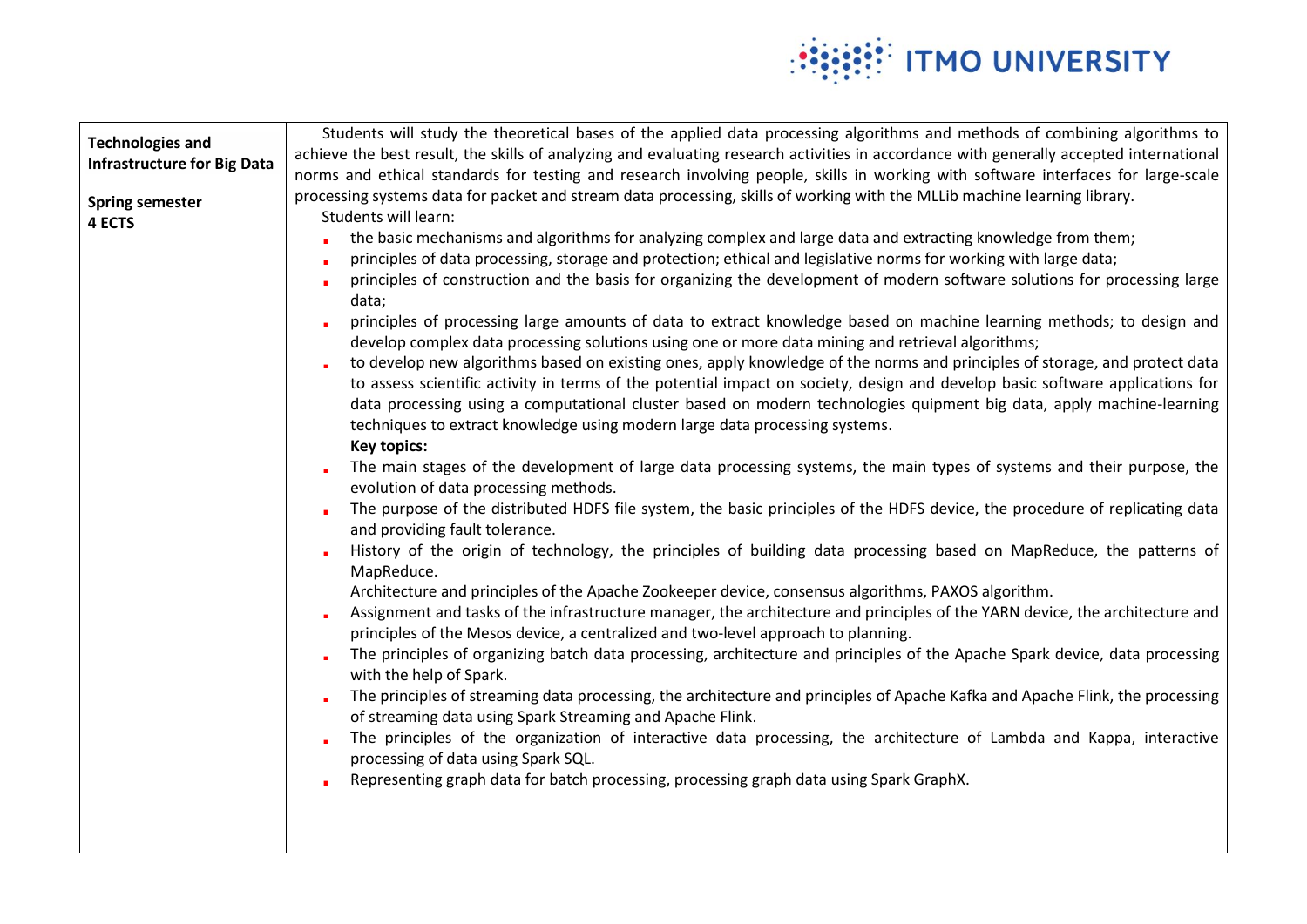

| <b>Concurrent and</b> | Objectives                                                                                                                                   |
|-----------------------|----------------------------------------------------------------------------------------------------------------------------------------------|
| <b>Multithreading</b> | Students will learn:                                                                                                                         |
| Programming           | to find out the basic directions of development of high-performance computers and basic classification of multiprocessor<br>computer systems |
| <b>Fall semester</b>  | to apply the basic techniques and formal model of parallel programming                                                                       |
| 4 ECTS                | to use tools for parallel programming on systems with shared memory                                                                          |
|                       | to design parallel algorithms for computational problems                                                                                     |
|                       | to implement parallel programs for computing systems with shared memory                                                                      |
|                       | to analyze speedup and efficiency of parallel algorithms.                                                                                    |
|                       | Contents                                                                                                                                     |
|                       | Course is intended to introduce students with the basics of high-performance computing for systems with shared memory. On                    |
|                       | completion of the course students will be able to apply their knowledge to design and implement parallel algorithms. Students will           |
|                       | get basic skills to optimize their programs.                                                                                                 |
| Computational         | Objectives                                                                                                                                   |
| Intelligence          | Students will learn:                                                                                                                         |
|                       | the basic tasks of machine learning, the basic concepts and basic mathematical apparatus of fuzzy logic, the basic concepts                  |
| <b>Fall semester</b>  | and principles of the operation of artificial neural networks, the main varieties of evolutionary algorithms, examples of the                |
| 6 ECTS                | application of computational intelligence methods for solving problems;                                                                      |
|                       | to set a task and develop an algorithm for solving it using the methods of computational intelligence, analyze scientific                    |
|                       | literature sources, analyze the solutions obtained, analyze the problem for choosing the best method of computational                        |
|                       | intelligence or a hybrid method suitable for a specific task, analyze the work of methods of computational intelligence with                 |
|                       | the identification of their strengths and weaknesses, to carry out analysis of the tuning parameters of neural networks,                     |
|                       | evolutionary algorithms and fuzzy method.                                                                                                    |
|                       | Students will study the technology of applying the methods of computational intelligence to solve practical problems, methods of             |
|                       | intellectual data analysis, the skills of creating and testing artificial neural networks, evolutionary algorithms and fuzzy methods in      |
|                       | one of the high-level programming languages, to analyze the work of methods of computational intelligence with the identification            |
|                       | of their strong and weak parties, to carry out analysis of the adjustment of parameters of neural networks, evolutionary algorithms          |
|                       | and fuzzy methods, methods of obtaining data from different cing available sources.<br>Contents                                              |
|                       | Main topics of the discipline:                                                                                                               |
|                       | Biological and formal neuron. Architecture of neural networks. Classification of neural networks. Basic principles of training               |
|                       | neural networks. Perceptron and multilayer neural network. Retraining of the network. Methods for calculating the output                     |
|                       | of an INS.                                                                                                                                   |
|                       | Neural networks with feedbacks. Hopfield Networks. Maps of Kohonen. Radial-basic neural networks. General information                        |
|                       | on the application of neural networks to solve problems of classification, approximation, modeling and control. Features of                  |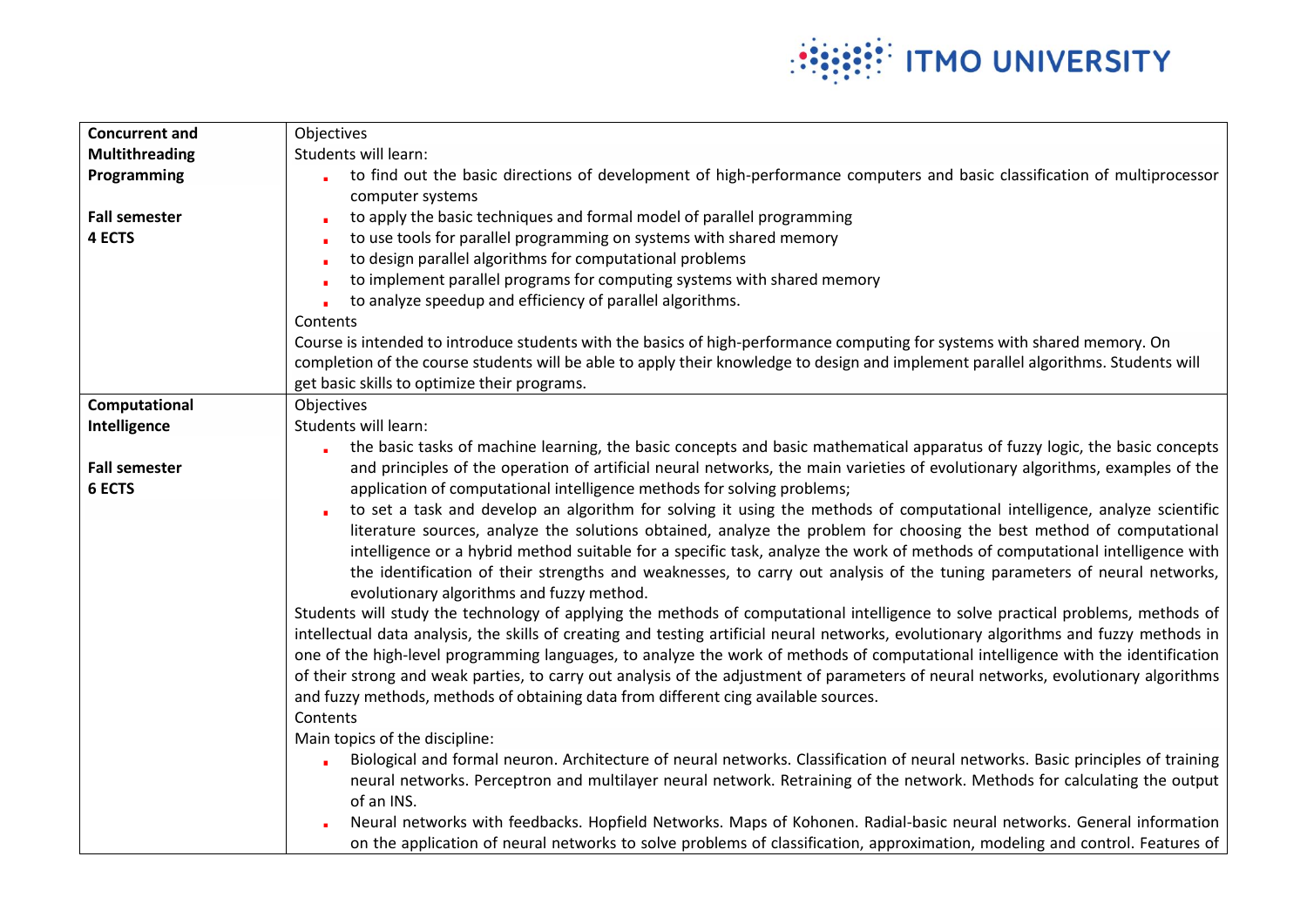

|                                     | practical application of neural networks.                                                                                                                                          |
|-------------------------------------|------------------------------------------------------------------------------------------------------------------------------------------------------------------------------------|
|                                     | Evolutionary algorithm. Types of evolutionary algorithms. Function fitness. Integer and real coding of information. Basic                                                          |
|                                     | operators of evolutionary search and their varieties. Application of evolutionary algorithms for solving optimization<br>problems.                                                 |
|                                     | Parameters and adaptation of parameters. The theorem on the lack of free meals. Evolutionary strategies. Algorithms for                                                            |
|                                     | estimating distributions. Systems of classifiers. Genetic programming. Algorithm of differential evolution. Features of the<br>practical application of evolutionary computations. |
|                                     | Linguistic variable. Fuzzy sets. The membership function. Basic operations and relations of fuzzy logic. Algorithms of fuzzy                                                       |
|                                     | inference Mamdani and Sugeno. A model of the singleton type. Fuzzy databases. Calculations with words. Comparison of                                                               |
|                                     | fuzzy and probabilistic systems. Features of practical application of systems with fuzzy logic.                                                                                    |
|                                     | Neuroevolutionary algorithms. Neural networks. Evolutionary fuzzy systems. Sharing the methods of computational<br>intelligence and machine learning                               |
|                                     | Solution of problems of classification, approximation, clustering, control. Open libraries and programs for methods of<br>computing intelligence.                                  |
| <b>Scientific Visualization and</b> | Objectives                                                                                                                                                                         |
| <b>Virtual Reality</b>              | Students will learn: modern GPU architecture, modern GAPI and shading languages, modern rendering techniques, approaches                                                           |
|                                     | for distributed rendering. Students will learn to develop a substantial virtual reality project.                                                                                   |
| <b>Fall semester</b>                | Contents                                                                                                                                                                           |
| 3 ECTS                              | In this course, you will learn architecture of modern GPUs, modern GAPI, and one of the shading languages. You will learn how to                                                   |
|                                     | synthesize highly realistic images using different approaches like forward shading and deferred shading, how to render natural                                                     |
|                                     | phenomena, and how to perform post-processing on such images.                                                                                                                      |
|                                     | Students will learn the basic concepts of information theory, their relationship with consumer characteristics of information                                                      |
| <b>Introduction to</b>              | transmission and storage systems, the principles of constructing effective methods of compression and coding of information, main                                                  |
| <b>Visualization</b>                | characteristics and areas of application of algorithms; formulate in the form of theorems and prove statements about the potentially                                               |
|                                     | achievable characteristics of information processing and transmission systems, formalize the requirements and limitations on the                                                   |
| <b>Spring semester</b><br>3 ECTS    | development of information systems, and measure real characteristics with theoretical limits.                                                                                      |
|                                     | Students will acquire the skills of constructing various kinds of diagrams for the design and documentation of software, the skills                                                |
|                                     | of developing algorithms for effective information processing, namely, the system for compressing discrete and analog information                                                  |
|                                     | and the system of protecting information from interference and distortion in communication channels.                                                                               |
|                                     | Key topics:                                                                                                                                                                        |
|                                     | History of visualization development. Basic concepts and directions of visualization. Data: data abstractions and their types.                                                     |
|                                     | Alphabet of visualization                                                                                                                                                          |
|                                     | Sketch and design of visualization solutions. Visual perception of a person. Awareness of images. Perception of color.                                                             |
|                                     | Objectives: abstractions of tasks and ways of their statement. Human-computer interaction.                                                                                         |
|                                     | Visualization of data. Networks and graphs. Visualization of text and documents. Visualization of spatial data. Volumes,                                                           |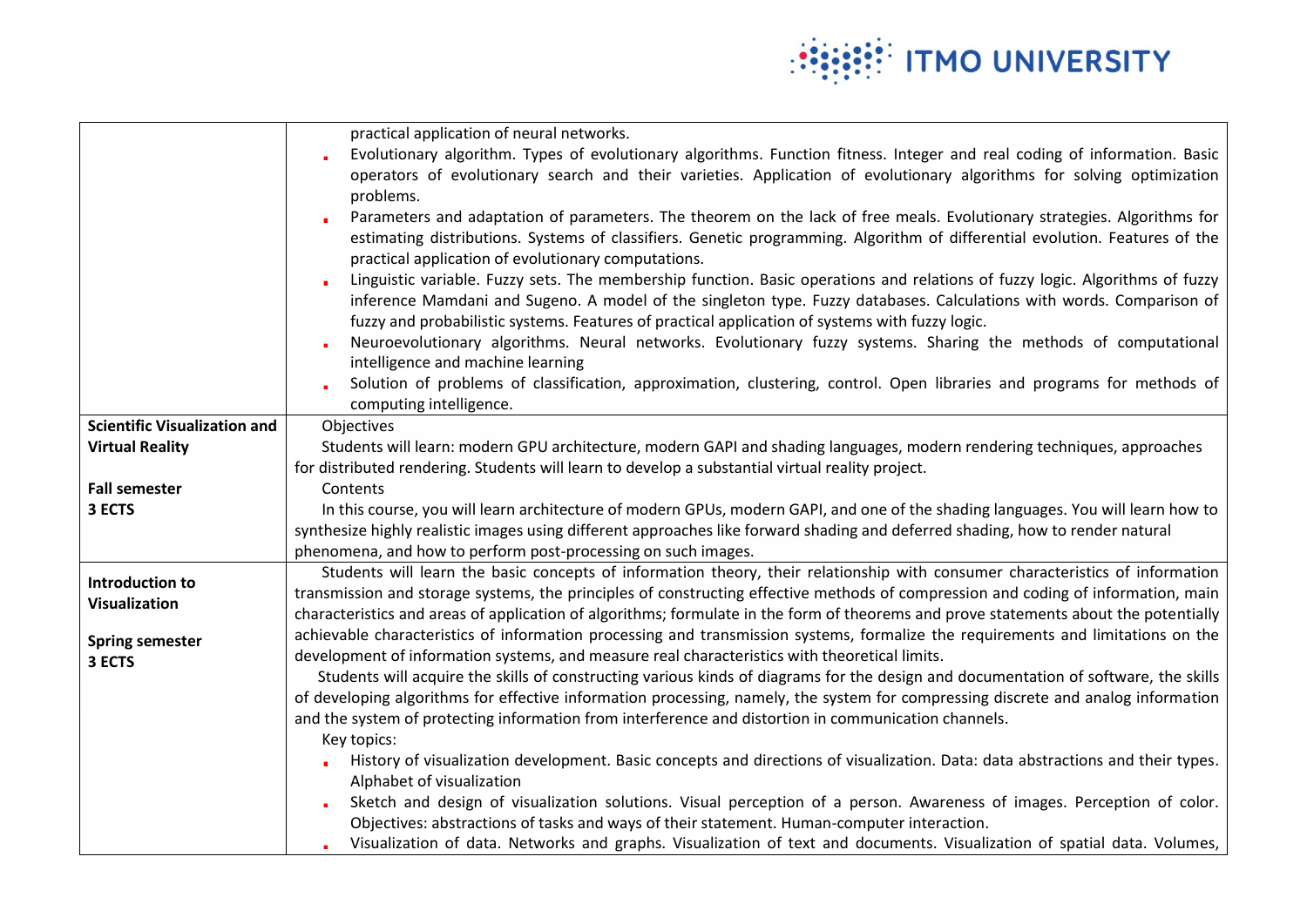

|                                                      | flows, maps. Social visualization. Analysis of social data. Visualization for society. Visualization and art. Visualization as an art.                                                                                                                              |
|------------------------------------------------------|---------------------------------------------------------------------------------------------------------------------------------------------------------------------------------------------------------------------------------------------------------------------|
| <b>Machine Learning</b>                              | Objectives                                                                                                                                                                                                                                                          |
| <b>Technologies</b>                                  | Students will get an idea about the basic tasks and methods of machine learning and data mining; examine the statistical                                                                                                                                            |
|                                                      | foundations of machine learning theory.; learn how to solve the problem of classification, egression, clustering, using machine                                                                                                                                     |
| <b>Spring semester</b>                               | learning methods and algorithms and evaluate the quality of the solutions; learn to apply software for machine learning to solve the                                                                                                                                |
| <b>4 ECTS</b>                                        | domain-oriented problems.                                                                                                                                                                                                                                           |
|                                                      | Contents                                                                                                                                                                                                                                                            |
|                                                      | The course combines lectures on statistical theory of machine learning with a practical mastering of efficient algorithms to solve                                                                                                                                  |
|                                                      | real-world problems. The course consists of three sections, covering methods of classification and regression, unsupervised learning,                                                                                                                               |
|                                                      | and neural networks. As a result of the successful completion of the course the student will acquire knowledge extraction skills                                                                                                                                    |
|                                                      | useful for professional work in any field related to the accumulation and processing of large amounts of data.                                                                                                                                                      |
| <b>Methods and Models for</b>                        | Objectives                                                                                                                                                                                                                                                          |
| <b>Multivariate Data Analysis</b>                    | Students will improve backgrounds in probability theory; develop skills in probabilistic modelling and statistic assessment.                                                                                                                                        |
|                                                      | Contents                                                                                                                                                                                                                                                            |
| <b>Spring semester</b>                               | Main topics of the discipline:                                                                                                                                                                                                                                      |
| 4 ECTS                                               | - Probabilistic models for random variables. Univariate random variable. CDF and PDF. Probability distribution parameters                                                                                                                                           |
|                                                      | estimation. Probabilistic interval. Confidence interval. Tolerant interval.                                                                                                                                                                                         |
|                                                      | - Probabilistic models for random variables. Multivariate random variable. Regression and correlation analysis. Linear and non-linear                                                                                                                               |
|                                                      | regression. Canonical correlations. Principal component analysis. Empirical orthogonal functions. Factor analysis. ANOVA method.                                                                                                                                    |
|                                                      | Cluster analysis. Multidimentional interval estimates. Nonlinear methods for dimensionality reduction.                                                                                                                                                              |
|                                                      | <b>COMPUTER TECHNOLOGY DEPARTMENT</b>                                                                                                                                                                                                                               |
| <b>Machine Learning</b>                              | Objectives                                                                                                                                                                                                                                                          |
|                                                      | Models selection and hyperparameters tuning;                                                                                                                                                                                                                        |
| Fall / Spring semester                               | Basic machine learning algorithms for classification, regression analysis and clustering;                                                                                                                                                                           |
| 5 ECTS                                               | Data preprocessing: features extraction and outliers detection                                                                                                                                                                                                      |
|                                                      | Contents                                                                                                                                                                                                                                                            |
|                                                      | Machine learning gives computers the ability to learn without being explicitly programmed. Nowadays machine learning is                                                                                                                                             |
|                                                      | rapidly introduced into all domains. This course will provide an overview of many concepts, techniques, and algorithms in machine                                                                                                                                   |
|                                                      | learning, from basic classification with decision trees and clustering to support vector machines. By completing this course, you will                                                                                                                              |
|                                                      | learn how to apply, test, and interpret machine learning algorithms as alternative methods for addressing your research questions.                                                                                                                                  |
| <b>Programming Languages</b><br><b>Fall semester</b> | The course helps to improve the ability to develop and analyze conceptual and theoretical models of the solved tasks of design<br>and production and technological activities, the ability to organize corporate learning processes based on information technology |
| 3 ECTS                                               | and the development of corporate knowledge bases and the ability to apply modern methods, algorithms and tools for data analysis.                                                                                                                                   |
|                                                      |                                                                                                                                                                                                                                                                     |
|                                                      |                                                                                                                                                                                                                                                                     |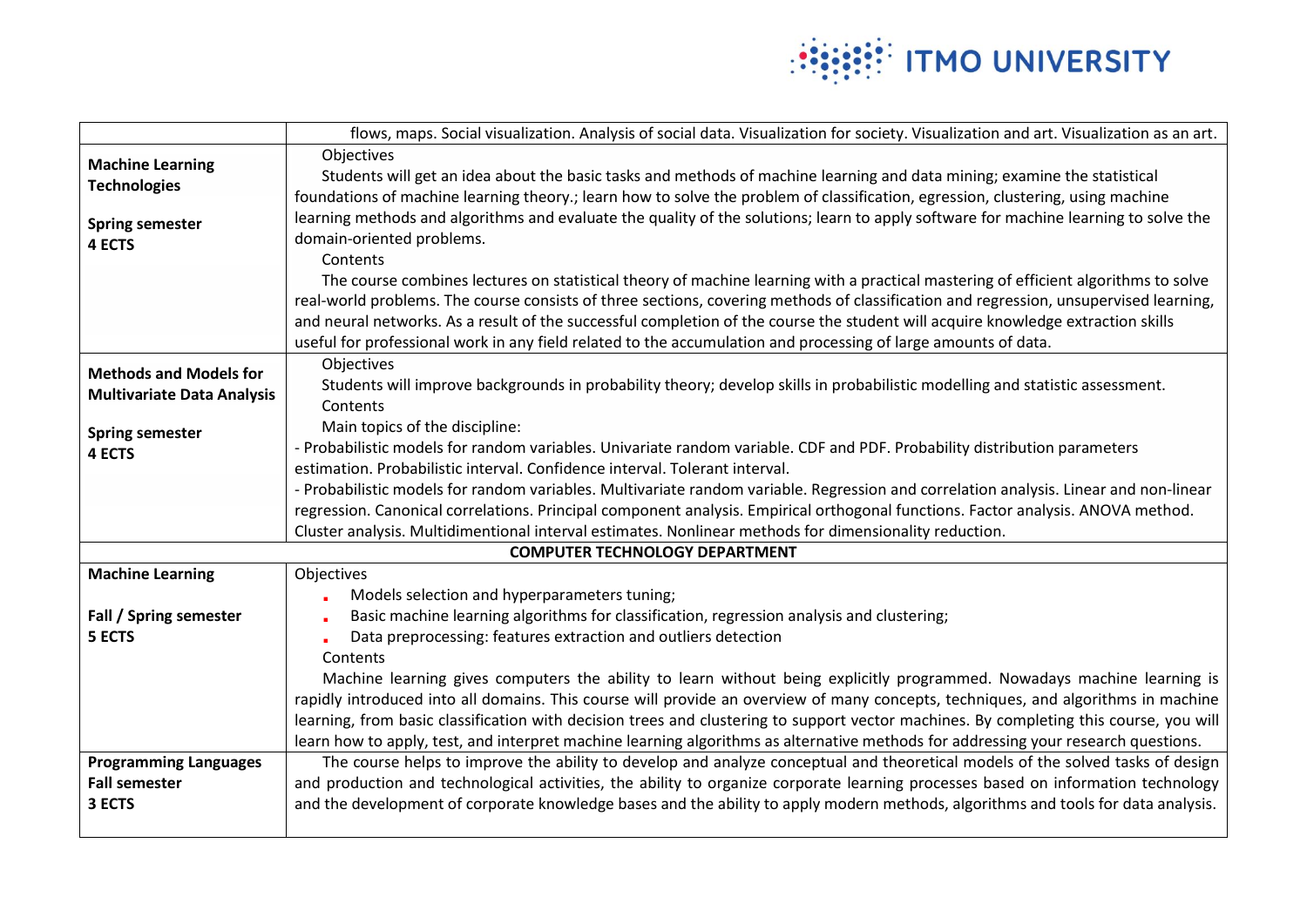

| <b>Advanced Algorithms and</b>    | This course helps to master the skills of designing algorithms, skills in implementing algorithms using the programming language,        |
|-----------------------------------|------------------------------------------------------------------------------------------------------------------------------------------|
| <b>Data Structures</b>            | skills of experimental research on the effectiveness of the algorithm. Also, students will able to prove the correctness of the          |
|                                   | compiled algorithm and evaluate the main characteristics of its complexity, solve typical problems of discrete mathematics arising in    |
| <b>Fall semester</b>              | educational and professional activities.                                                                                                 |
| 3 ECTS                            |                                                                                                                                          |
| <b>Deep Learning</b>              | In this course, you'll develop a clear understanding of the motivation for deep learning, and design intelligent systems that learn      |
|                                   | from complex and/or large-scale datasets. You will learn how to train and optimize basic neural networks, convolutional neural           |
| Fall / Spring semester            | networks, long short term memory networks, and modern state-of-the art architectures.                                                    |
| 2 ECTS                            |                                                                                                                                          |
| <b>Big Data</b>                   | The course of Big data will help you to learn the theoretical basis of data processing, theoretical types of processing large            |
|                                   | amounts of data, the ability to process large amounts of data in the calculation of software solutions, modern methods of processing     |
| <b>Fall semester</b>              | large amounts of data and tools. Also, the course will give the opportunity to improve skills in working with the processing of large    |
| 4 ECTS                            | amounts of data, skills in processing large amounts of data from algorithmic and intelligent systems and skills in applying large data   |
|                                   | processing for use in research activities.                                                                                               |
| <b>Genetic Algorithms</b>         | The aim of the course is to introduce genetic algorithms and to give students practical experience in implementing and                   |
|                                   | experimenting with them. The course will equip them to be able to assess the suitability of genetic algorithms for specific problems.    |
| <b>Fall semester</b>              |                                                                                                                                          |
| 4 ECTS                            |                                                                                                                                          |
| <b>Social Media Data Analysis</b> | After this course you will know main characteristics and areas of application of social data analysis algorithms, basic concepts of      |
|                                   | social data analysis and basic mathematical methods of data analysis. By completing this course, you will master the skills in working   |
| <b>Fall semester</b>              | with mathematical methods of data analysis, ways to assess the effectiveness of projects in different categories and he skills of        |
| 5 ECTS                            | developing a system to protect information from distortion.                                                                              |
| <b>Mathematical statistics</b>    | This course provides students with decision theory, estimation, confidence intervals, and hypothesis testing. It introduces large        |
|                                   | sample theory, asymptotic efficiency of estimates, exponential families, and sequential analysis.                                        |
| <b>Spring semester</b>            |                                                                                                                                          |
| 3 ECTS                            |                                                                                                                                          |
| Optimization                      | This is an introductory course to the stochastic optimization problems and algorithms as the basics sub-fields in Artificial             |
|                                   | Intelligence. We will cover the most fundamental concepts in the field of optimization including metaheuristics and swarm                |
| <b>Spring semester</b>            | intelligence. By the end of this course, you will be able to identify and implement the main components of an optimization problem.      |
| 5 ECTS                            | Optimization problems are different, yet there have mostly similar challenges and difficulties such as constraints, multiple objectives, |
|                                   | discrete variables, and noises. This course will show you how to tackle each of these difficulties. Most of the lectures come with       |
|                                   | coding videos. In such videos, the step-by-step process of implementing the optimization algorithms or problems are presented. We        |
|                                   | have also a number of quizzes and exercises to practice the theoretical knowledge covered in the lectures.                               |
|                                   |                                                                                                                                          |
|                                   |                                                                                                                                          |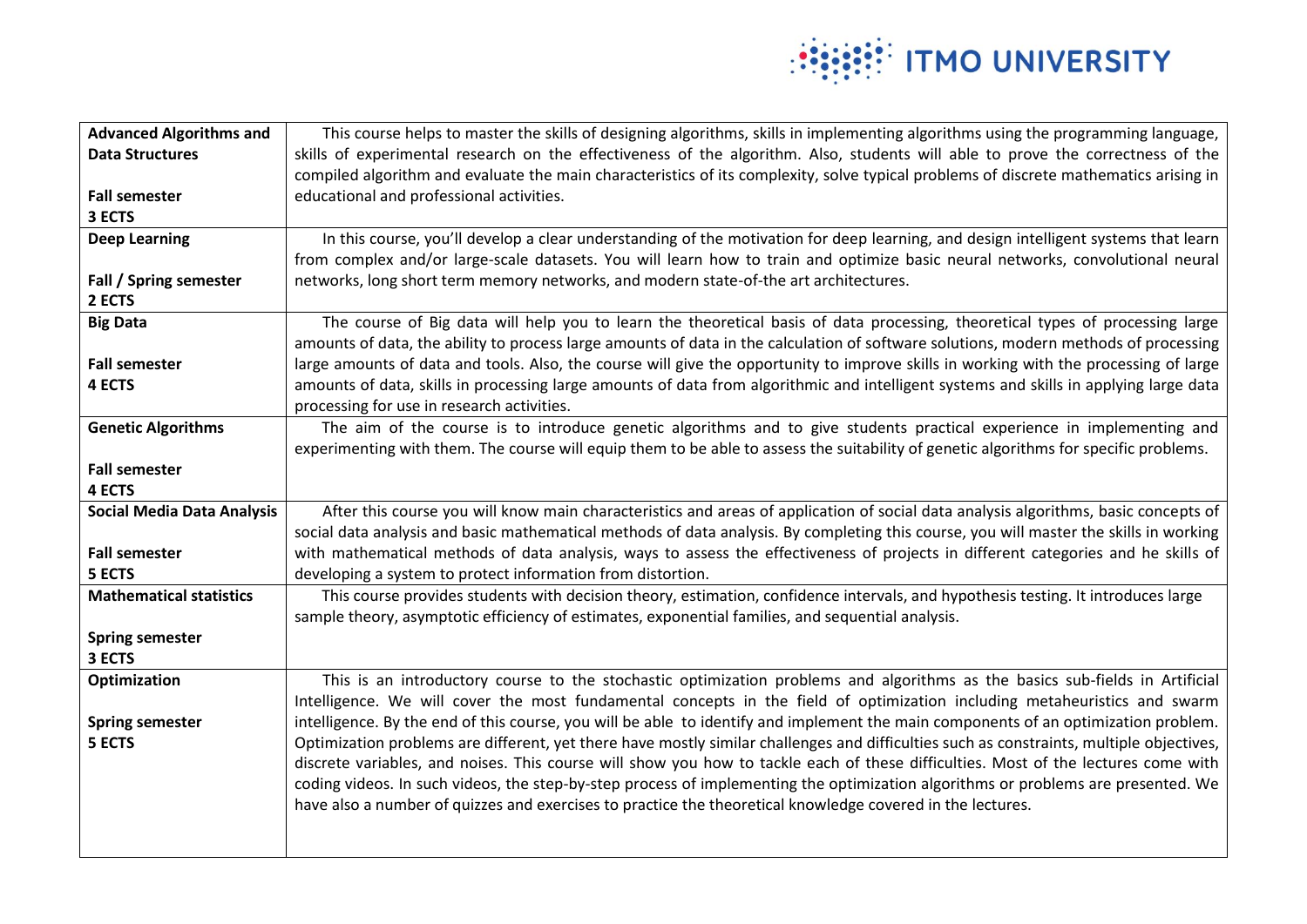

| <b>Natural Language</b>        | This course aims to help students learn general principles of constructing speech processing systems, the definition of the main          |
|--------------------------------|-------------------------------------------------------------------------------------------------------------------------------------------|
| <b>Processing</b>              | formal systems used in the development of text analysis algorithms, modern methods of assessing the quality of automatic text             |
|                                | processing. By completing this course, you will able to master skills of constructing syntactic and morphological parsers, creating       |
| <b>Spring semester</b>         | modules for the primary processing of text, skills in interpreting the results of the basic algorithms of automatic text processing.      |
| 5 ECTS                         |                                                                                                                                           |
|                                | <b>MECHATRONICS DEPARTMENT</b>                                                                                                            |
| <b>Dynamics of Robotic</b>     | The course "Dynamics of Robotic Systems" is devoted to the study of multi-body manipulative and locomotive robotic systems'               |
| <b>Systems</b>                 | dynamics. The problems of optimal trajectories planning and high-performance control of robot motions cause an increased interest         |
|                                | in efficient tools for analytical and numeric representation of system dynamics. The relevance of the problems considered within the      |
| <b>Fall semester</b>           | course is greatly influenced by the expansion of robotic systems towards various fields of engineering and industrial production,         |
| 3 ECTS                         | while the range of industries where robotic complexes are used is constantly growing, including space and aviation equipment,             |
|                                | automotive industry, machine tool building, etc. Today's specialist in the field of robotics must fully master the main issues related to |
|                                | the analysis, programming of the movement of robotic mechanisms, to be able to understand the basic laws and features of                  |
|                                | controlled dynamics of robots. Within the course we will study basic concepts such as generalized forces and moments, Lagrangian          |
|                                | and Hamiltonian of the system, holonomic and non-holonomic constraints, configurational and operational spaces of robots, basic           |
|                                | principles such as the principles of D'Alamber and Hamilton, and the most efficient approaches for modeling the dynamics of robotic       |
|                                | systems, such as the methods of Newton-Euler and Euler-Lagrange as well as its software implementation. Special attention is paid         |
|                                | to the identification of robotic systems, as a way to obtain estimates of a priori unknown parameters necessary both for computer         |
|                                | simulations, planning and analyzing motion as well as controllers design. Most of the examples studied within the discipline have         |
|                                | practical motivation from the field of modern industrial robotics.                                                                        |
| <b>Cyber Physical Systems</b>  | Main topics:                                                                                                                              |
| and Technologies               | principles, methods and stages of cyberphysical systems implementation; principles of checking of cyberphysical systems                   |
|                                | protection from the destructive information impact;                                                                                       |
| <b>Spring semester</b>         | modern approaches, methods and tools for the cyberphysical systems development and operation;                                             |
| 3 ECTS                         | methods of calculation and instrumental evaluation of the protected cyber-physical systems implementation results.                        |
|                                | principles and methods of cyberphysical systems analysis;                                                                                 |
|                                | instruments for information search and summarizing.                                                                                       |
|                                | structures of various cyber-physical systems;                                                                                             |
|                                | computational tools for cyberphysical systems design and implementation;                                                                  |
|                                | methods of the life cycle description and supporting technologies for cyber-physical systems.                                             |
| <b>Modeling and Control of</b> | Main topics:                                                                                                                              |
| <b>Robotic Systems</b>         | construction of mathematical models of robotic systems motion;                                                                            |
| <b>Spring semester</b>         | analysis of kinematics and dynamics of robotic systems using different approaches and modifications;                                      |
| 3 ECTS                         | control algorithms for robotic systems in various software environments.                                                                  |
|                                | the main system solutions for design, construction and development of cyberphysical systems.                                              |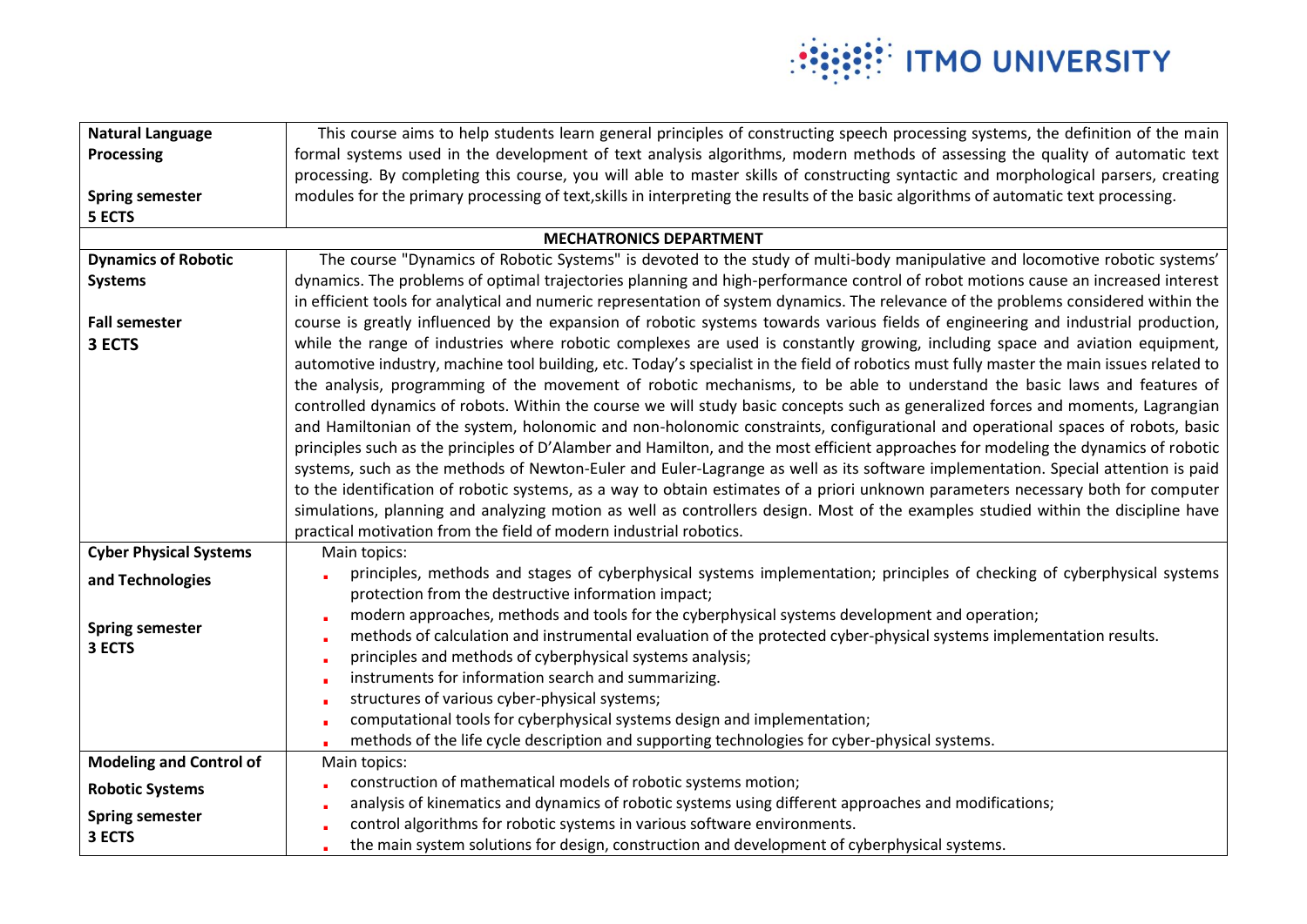

|                                  | the concepts of the automated control system of technological processes.                                                                                                                                                                                                                                                                                                                                                                                                                                                                                                                                                                                                                                                                                                                                                                                                                                                                                                                                                                                                |
|----------------------------------|-------------------------------------------------------------------------------------------------------------------------------------------------------------------------------------------------------------------------------------------------------------------------------------------------------------------------------------------------------------------------------------------------------------------------------------------------------------------------------------------------------------------------------------------------------------------------------------------------------------------------------------------------------------------------------------------------------------------------------------------------------------------------------------------------------------------------------------------------------------------------------------------------------------------------------------------------------------------------------------------------------------------------------------------------------------------------|
|                                  | the modern methods of motion control and trajectory planning for robotic systems.                                                                                                                                                                                                                                                                                                                                                                                                                                                                                                                                                                                                                                                                                                                                                                                                                                                                                                                                                                                       |
|                                  | scenarios of automation of technological operations using robotic systems.                                                                                                                                                                                                                                                                                                                                                                                                                                                                                                                                                                                                                                                                                                                                                                                                                                                                                                                                                                                              |
| <b>Adaptive and Robust</b>       | Main topics:                                                                                                                                                                                                                                                                                                                                                                                                                                                                                                                                                                                                                                                                                                                                                                                                                                                                                                                                                                                                                                                            |
| <b>Control</b>                   | algorithms of adaptive and robust control of linear and nonlinear systems; methods of practical implementation of<br>algorithms.                                                                                                                                                                                                                                                                                                                                                                                                                                                                                                                                                                                                                                                                                                                                                                                                                                                                                                                                        |
| <b>Spring semester</b><br>3 ECTS | schemes in simulation environments (MatLab/Simulink, Scilab); engineering techniques to improve the robustness of control<br>systems and their software support.<br>debugging of hardware design schemes for solving problems of adaptive and robust control in mechatronic and robotic<br>systems.                                                                                                                                                                                                                                                                                                                                                                                                                                                                                                                                                                                                                                                                                                                                                                     |
| <b>Control Systems</b>           | Main topics:                                                                                                                                                                                                                                                                                                                                                                                                                                                                                                                                                                                                                                                                                                                                                                                                                                                                                                                                                                                                                                                            |
| Programming                      | principles of system approach for control system software design.                                                                                                                                                                                                                                                                                                                                                                                                                                                                                                                                                                                                                                                                                                                                                                                                                                                                                                                                                                                                       |
|                                  | instruments for design and implementation of the control algorithm for different structures of control devices.                                                                                                                                                                                                                                                                                                                                                                                                                                                                                                                                                                                                                                                                                                                                                                                                                                                                                                                                                         |
| <b>Spring semester</b><br>3 ECTS | software for programming of computing devices for control systems of electric drives, mechatronic and robotic systems.                                                                                                                                                                                                                                                                                                                                                                                                                                                                                                                                                                                                                                                                                                                                                                                                                                                                                                                                                  |
| <b>Robotic Systems</b>           | Main topics:                                                                                                                                                                                                                                                                                                                                                                                                                                                                                                                                                                                                                                                                                                                                                                                                                                                                                                                                                                                                                                                            |
| <b>Hardware</b>                  | technical implementation of digital control devices and information processing, their typical mathematical models.<br>parameters of mathematical models of digital control systems.                                                                                                                                                                                                                                                                                                                                                                                                                                                                                                                                                                                                                                                                                                                                                                                                                                                                                     |
|                                  | typical structures of digital control and information processing systems.                                                                                                                                                                                                                                                                                                                                                                                                                                                                                                                                                                                                                                                                                                                                                                                                                                                                                                                                                                                               |
| <b>Spring semester</b><br>3 ECTS | algorithms of digital control devices and information processing.                                                                                                                                                                                                                                                                                                                                                                                                                                                                                                                                                                                                                                                                                                                                                                                                                                                                                                                                                                                                       |
| <b>Biomechatronic Systems</b>    | Main topics:                                                                                                                                                                                                                                                                                                                                                                                                                                                                                                                                                                                                                                                                                                                                                                                                                                                                                                                                                                                                                                                            |
| <b>Development</b>               | classification, state and prospects of modern mechatronics and robotics, main fields of application, their economic and social<br>significance.                                                                                                                                                                                                                                                                                                                                                                                                                                                                                                                                                                                                                                                                                                                                                                                                                                                                                                                         |
| <b>Spring semester</b><br>3 ECTS | typical design documentation; development of drawings of parts and assembly components by the computer-aided design;<br>computer software packages in dynamic, static and strength calculations; basic understanding of the typical mechanisms,<br>components and parts of machines and devices, their purpose, comparative characteristics, capabilities and feasibility of use;<br>classification, state and prospects of modern robotics, the main fields of application, economic and social importance, the<br>history of robotics, related new areas of science and technology (mechatronics); world experience and existing ideas and<br>developments in the mechanics and management of modern manipulation robots; composition and structure of<br>mechatronic manipulation systems for various applications, considering a complex of technical, economic, environmental,<br>social and other requirements and evaluation criteria;<br>development of spatial representation and imagination, constructive and geometric thinking, the ability to analyze and |
|                                  | synthesize mechatronic systems; basics of design and construction of mechatronic systems; system of basic constant                                                                                                                                                                                                                                                                                                                                                                                                                                                                                                                                                                                                                                                                                                                                                                                                                                                                                                                                                      |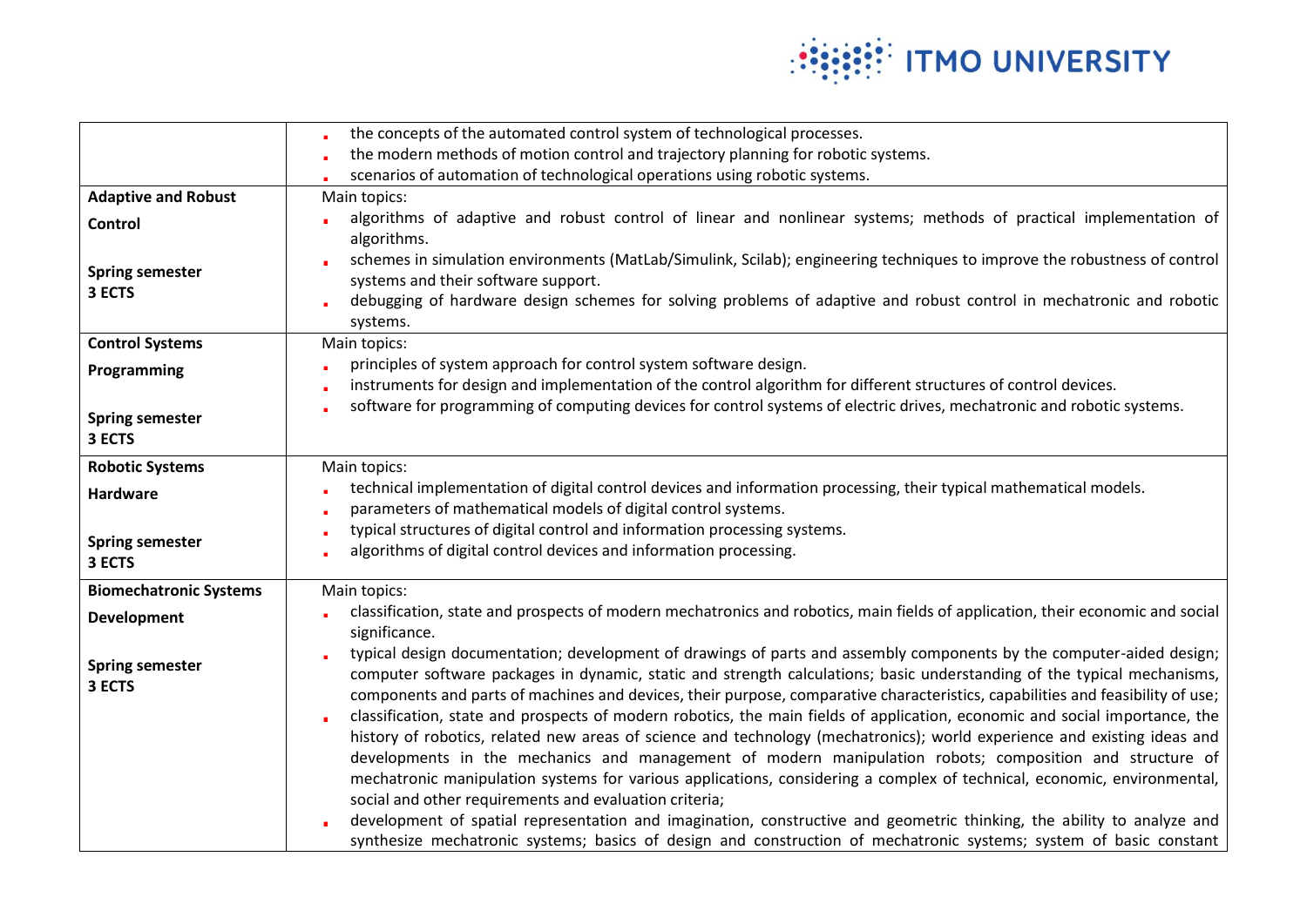

|                                             | mechanical parameters, their role in dynamics and statics and methods of identification; basics of standardization;                                                                                                                                                                               |  |
|---------------------------------------------|---------------------------------------------------------------------------------------------------------------------------------------------------------------------------------------------------------------------------------------------------------------------------------------------------|--|
|                                             | structural models of mechatronics objects and models of external operating conditions of objects.                                                                                                                                                                                                 |  |
| <b>Robot Sensing Systems</b>                | Main topics:                                                                                                                                                                                                                                                                                      |  |
| <b>Spring semester</b><br>3 ECTS            | principles of neural networks on the example of convolutional neural networks in solving classification problems.<br>possible means of integrating neural networks into mechatronic modules.                                                                                                      |  |
| <b>CAD Systems</b>                          | Main topics:                                                                                                                                                                                                                                                                                      |  |
| <b>Fall semester</b><br>3 ECTS              | fundamentals of standardization, the basic requirements set out in the regulatory and technical documentation,<br>spatial transformation of three-dimensional objects displayed in projection planes                                                                                              |  |
| <b>Construction of</b>                      | Main topics:                                                                                                                                                                                                                                                                                      |  |
| <b>Mechatronic Modules</b>                  | methods of automatic control theory used in mechatronic modules and robots.                                                                                                                                                                                                                       |  |
|                                             | automated control systems for robots and manipulators.                                                                                                                                                                                                                                            |  |
| <b>Spring semester</b><br><b>6 ECTS</b>     | the main elements of the mechanical part of robots and mechatronic modules and systems; electromechanical elements of<br>mechatronic systems; information devices of robots and mechatronic systems; quality indicators of mechatronic systems;<br>materials for mechatronic systems development. |  |
|                                             | Knowledge: advantages and disadvantages of the mechatronic approach; stability of the walking machine.                                                                                                                                                                                            |  |
|                                             | principles of energy recovery to create energy efficient robots                                                                                                                                                                                                                                   |  |
|                                             | simulation of motion and functioning of designed systems and robots in V-REP, Gazebo and SimMechanics programs.                                                                                                                                                                                   |  |
| <b>Smart Materials in</b>                   | Main topics:                                                                                                                                                                                                                                                                                      |  |
| <b>Mechatronics</b>                         | regularities underlying the interdependence between the composition, structure and properties of materials;                                                                                                                                                                                       |  |
| <b>Spring semester</b><br>3 ECTS            | the physical patterns underlying smart materials.                                                                                                                                                                                                                                                 |  |
| <b>Modeling and Control of</b>              | Main topics:                                                                                                                                                                                                                                                                                      |  |
| <b>Mechatronic Systems</b>                  | the basic principles of reducing economic costs in the development of mechatronic and robotic devices.<br>system structure and components, stable control algorithms and subsystems for emergency scenarios.                                                                                      |  |
| <b>Spring semester</b><br>3 ECTS            | experimental modeling systems and tools for comparative evaluation using simulation systems.<br>principles of planning and calculation of necessary resources.                                                                                                                                    |  |
| ECOLOGY/ENVIRONMENTAL MANAGEMENT DEPARTMENT |                                                                                                                                                                                                                                                                                                   |  |
| <b>Corporate Environmental</b>              | The course examines corporate environmental management strategies and tools for effective management of resources and                                                                                                                                                                             |  |
| <b>Management</b>                           | energy and decrease an environmental impact at the level of enterprise. The theoretical base includes obtaining the necessary                                                                                                                                                                     |  |
| Fall / Spring semester                      | knowledge and skills for the development, implementation and auditing of the environmental management system (ISO 14001),                                                                                                                                                                         |  |
| <b>4 ECTS</b>                               | environmental performance assessment (ISO 14031), environmental product marketing (ISO 14020 group), environmental risks                                                                                                                                                                          |  |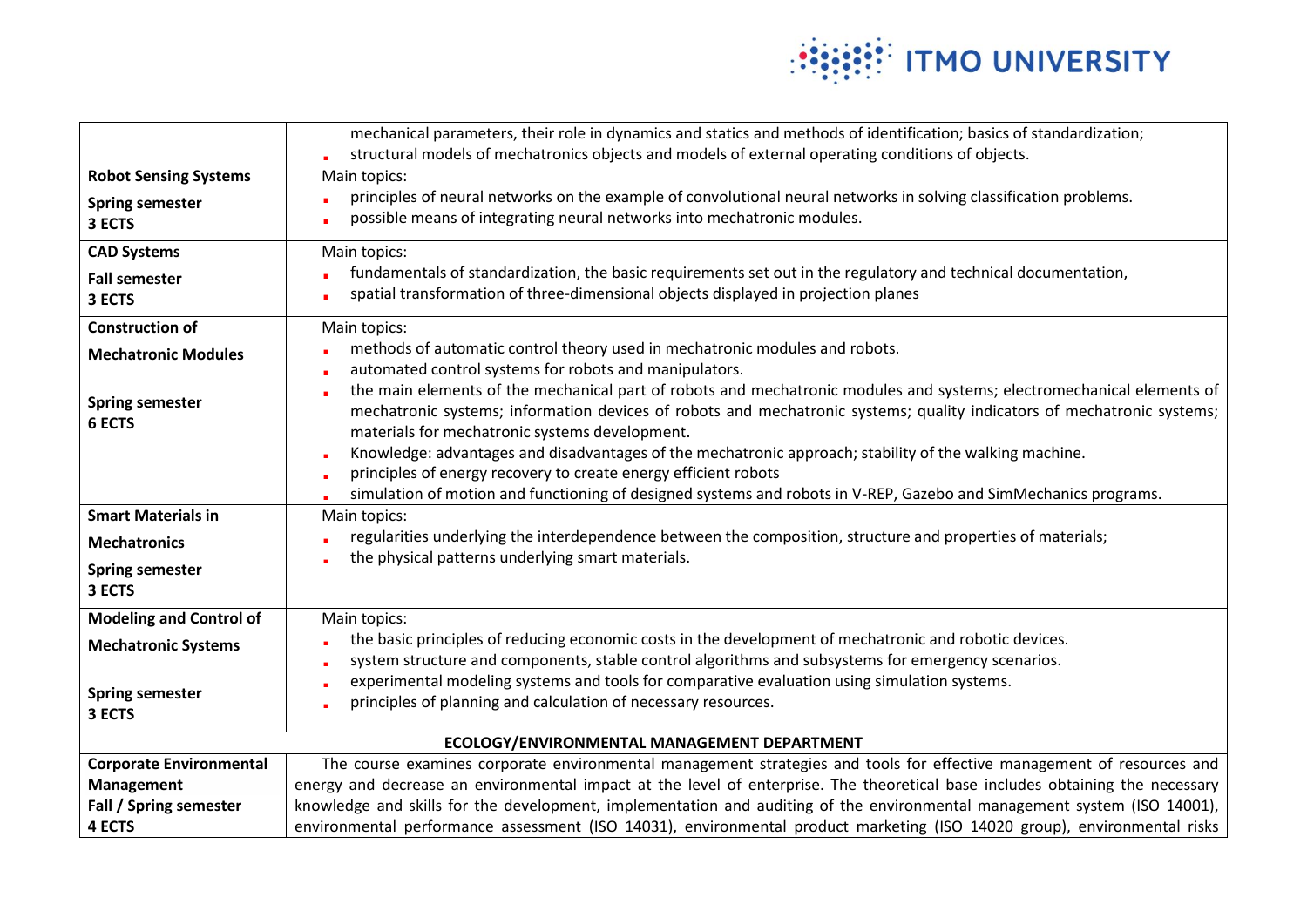

|                                | management (ISO 31000) and climate risks reduction (ISO 14064). Students obtain also required attitudes by participating in small       |
|--------------------------------|-----------------------------------------------------------------------------------------------------------------------------------------|
|                                | groups discussions, fulfillment of practical works, which is carried out in the format of analysis of case studies. The course includes |
|                                | visits to industrial companies and master classes from environmental managers of the leading industrial companies of St. Petersburg.    |
| <b>Environmental Audit</b>     | The course examines the procedure for environmental auditing of the companies in accordance with the requirements of                    |
|                                | ISO19011. The students learn the existing environmental regulation of the Russian Federation, as well as the requirements to the        |
| Fall / Spring semester         | environmental protection at the companies' level.                                                                                       |
| 3 ECTS                         | For better understanding application of the guidelines of ISO 19011 standard the course offers a series of practical works in           |
|                                | small groups. During the practical works students can understand the material better by considering the real-life situations in the     |
|                                | format of role games.                                                                                                                   |
| <b>Organization of Cleaner</b> | By providing goods and services demanded by the public, businesses have to fulfill many vital social tasks including the task of        |
| Production                     | environmental pollution prevention. The investments and innovations in industry drive economic growth and satisfy the demands of        |
|                                | consumers. However, because of resources they consume, the processes that they apply or the products that they manufactured,            |
| <b>Spring semester</b>         | business activities are so far the major contributor to environmental destruction and waste generation.                                 |
| 3 ECTS                         | The course offers a study of the theoretical foundations of the circular economy model and its application based on the Cleaner         |
|                                | Production methodology. Usage of the problem based learning approach allows students to formulate the environmental problem at          |
|                                | the company level and find out its solutions leading to "greening" an industry.                                                         |
|                                | In practical classes in small groups, students apply the methodology of Cleaner production to reduce the environmental impact           |
|                                | of the enterprise and prevent inefficient use of resources and energy preventing environmental contamination at the sources. During     |
|                                | the course students conduct a feasibility study of the implementation of Cleaner Production projects, which require investments.        |
|                                | The course doesn't intend any prerequisites since interdisciplinary groups of students are the preference.                              |
|                                | <b>BIOCHEMISTRY DEPARTMENT</b>                                                                                                          |
| <b>Molecularly Organized</b>   | Main topics:                                                                                                                            |
| <b>Systems</b>                 | Interdisciplinary, synergetic approach                                                                                                  |
|                                | System models and graphical methods for describing model dynamics                                                                       |
| <b>Spring semester</b>         | Entropy and information                                                                                                                 |
| 3 ECTS                         | Fractals and dendrites                                                                                                                  |
|                                | Self-organizing systems in non-living and living nature                                                                                 |
|                                | Systems of" smart " delivery of active substances based on nanocapsules                                                                 |
|                                | Self-healing systems                                                                                                                    |
|                                | Inanimate systems with gradients that can " talk" to the cell and to the microbiome                                                     |
| <b>Advanced Materials</b>      | Main topics:                                                                                                                            |
|                                | Functional nano-and macrostructured materials, their classification, structure and physical properties                                  |
| <b>Spring semester</b>         | Physical and chemical basis of functional response of materials                                                                         |
| <b>6 ECTS</b>                  | Physical and chemical aspects and technological methods of obtaining functional nanomaterials                                           |
|                                | Zero-dimensional nanostructures                                                                                                         |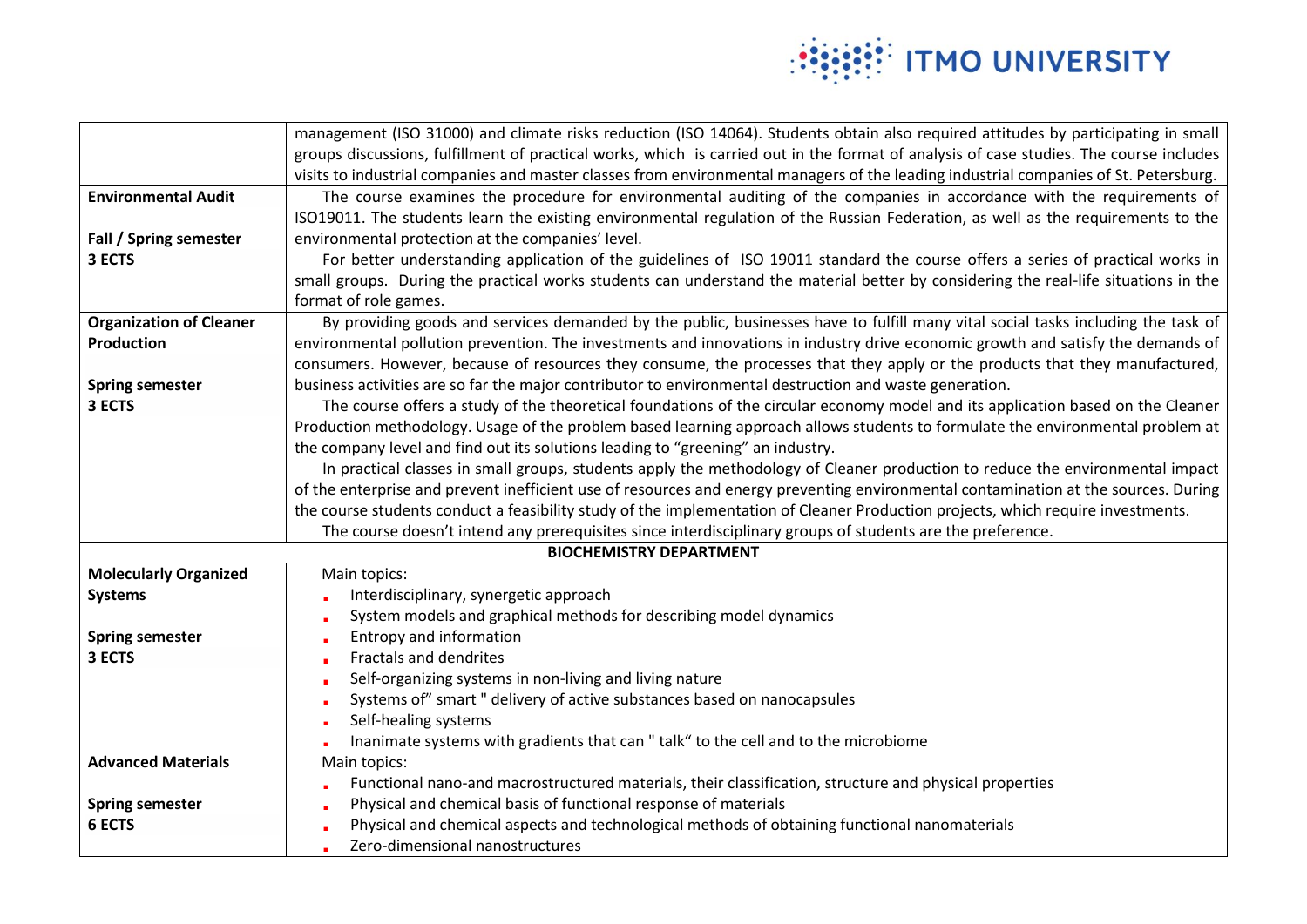

|                                | One-dimensional nanostructures                                                                                                      |
|--------------------------------|-------------------------------------------------------------------------------------------------------------------------------------|
|                                | Two-dimensional nanostructures and functional films                                                                                 |
|                                | Chemical methods for obtaining nanostructured materials                                                                             |
|                                | Nanolithography and ink-jet printing technology                                                                                     |
| <b>Advanced Methods in</b>     | Main topics:                                                                                                                        |
| <b>Chemical</b>                | Nanostructured materials and their characterization                                                                                 |
| Nanoengeneering                | Transmission and scanning electron microscopy techniques                                                                            |
|                                | Methods based on x-ray, synchrotron and neutron diffraction and scattering                                                          |
| <b>Spring semester</b>         | Methods of optical spectroscopy                                                                                                     |
| <b>6 ECTS</b>                  | Methods of vibrational spectroscopy                                                                                                 |
|                                | Investigation of disperse systems by dynamic light scattering                                                                       |
|                                | Methods for characterization of porous structure and surface properties of materials                                                |
|                                | Atomic force microscopy                                                                                                             |
| <b>Computational Methods</b>   | Main topics:                                                                                                                        |
| and Modeling in Materials      | Basic principles of molecular modeling: main methods and their application                                                          |
| Chemistry                      | Examples of application of molecular modeling methods in chemistry and nanotechnology                                               |
| <b>Spring semester</b>         |                                                                                                                                     |
| 3 ECTS                         |                                                                                                                                     |
| <b>Smart Materials</b>         | Main topics:                                                                                                                        |
|                                | Functional nano-and macrostructured materials, their classification, structure and physical properties                              |
| <b>Spring semester</b>         | Physical and chemical basis of functional response of materials                                                                     |
| 3 ECTS                         | Physical and chemical aspects and technological methods of obtaining functional nanomaterials                                       |
|                                | Self-assembly and self-organization processes                                                                                       |
| <b>Modern Technologies for</b> | Main topics:                                                                                                                        |
| <b>Manufacturing Nanoscale</b> | Modern dynamics of nanostructured materials markets: current needs assessment and forecast for the future                           |
| <b>Objects and Materials</b>   | Modern technology of nanopharmaceutics and nanobioengineering                                                                       |
|                                | Robotic nanoengineering and nanofabrication                                                                                         |
| <b>Spring semester</b>         | Aspects of new technologies introduction process and requirements to its documentary support                                        |
| 3 ECTS                         |                                                                                                                                     |
|                                | <b>SOFT SKILLS</b>                                                                                                                  |
|                                |                                                                                                                                     |
| <b>Intercultural</b>           | The main goal of this course is to expose international students of ITMO University, specializing in different fields of study with |
| Communication                  | the problems intercultural communication in the field of business-like cooperation and interpersonal communication within the       |
| Spring / Fall semester         | different cultures. The main goal of the special course and seminar is to achieve cross-cultural competence in all dealings with    |
| 3 ECTS                         | multicultural colleagues and clients.                                                                                               |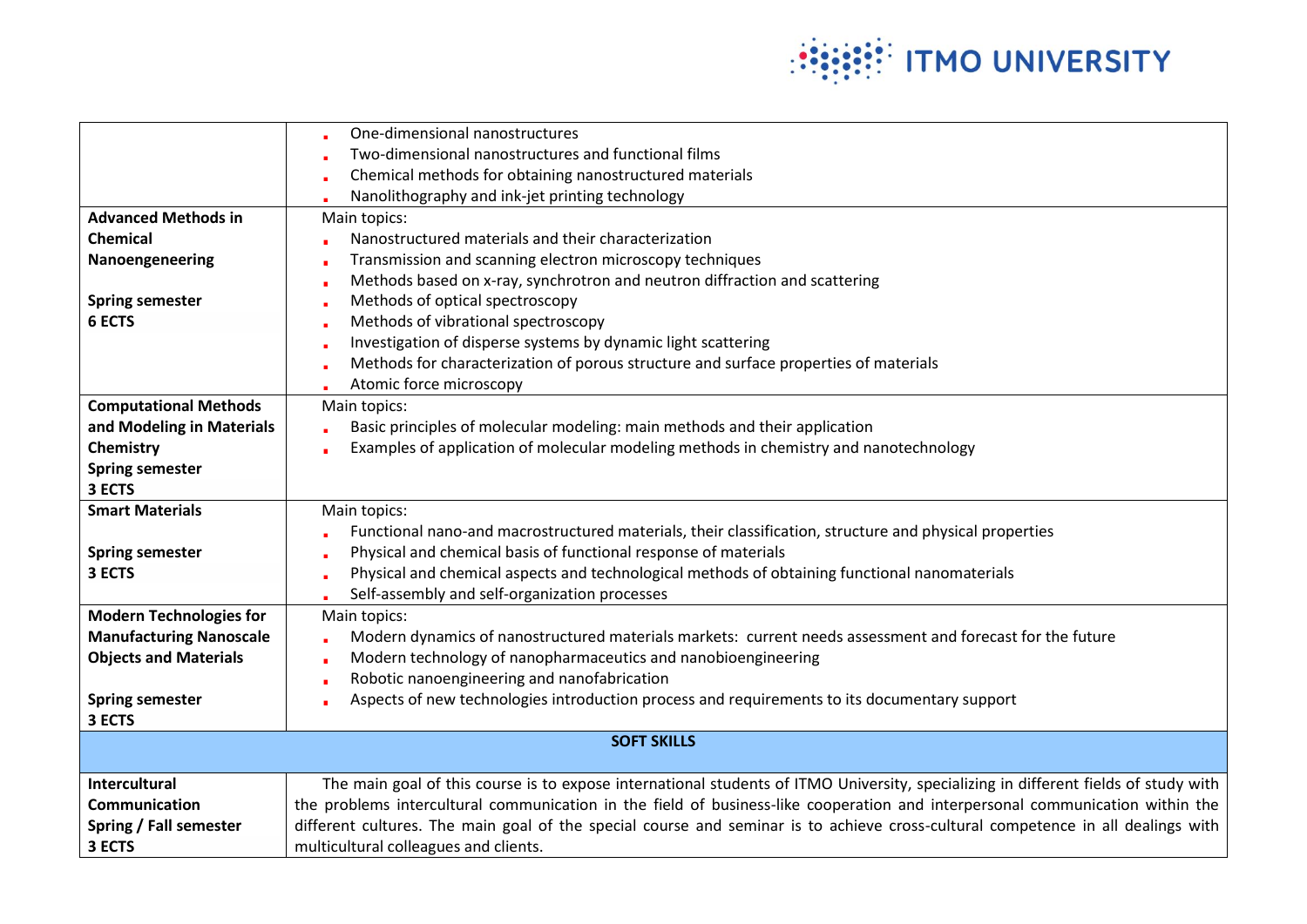

|                                   | Course objectives. Course objectives include detailed cross-cultural understanding that comes to cross-cultural competence in:        |
|-----------------------------------|---------------------------------------------------------------------------------------------------------------------------------------|
|                                   | knowledge, awareness and sensitivity in intercultural communication;                                                                  |
|                                   | ability to use and interpret case studies from particular cultures taking in the account the specific regional and country            |
|                                   | character;                                                                                                                            |
|                                   | capacity to use cross-cultural interpretation of behavior and communication in everyday life and management; Intercultural            |
|                                   | communication skills in the new cultural context.                                                                                     |
|                                   | The study of intercultural communication assumes putting the problems in the context of the global cooperation and the role of        |
|                                   | Russian university in this process.                                                                                                   |
| Russian as a Foreign              | The Russian Language Course is aimed at developing speaking, listening, reading and writing skills at the A1 level.                   |
| language                          | <b>Students will learn:</b>                                                                                                           |
|                                   | to understand and use familiar everyday expressions and basic phrases;                                                                |
| Spring / Fall semester            | to introduce themselves and others and ask and answer questions about personal details such as where they live, people                |
| 3 ECTS                            | they know and things they have;                                                                                                       |
|                                   | to interact in a simple way provided the other person talks slowly and clearly and is prepared to help;                               |
|                                   | to make simple conversation about their families, studies, daily lives and Russian culture.                                           |
| <b>English for Specific</b>       | English for Specific Purposes classes are designed specifically for students based on their educational programs in order to          |
| <b>Purposes</b>                   | provide them with specific skills and vocabulary that will help them advance further in their studies and careers:                    |
|                                   | ESP for Information technologies                                                                                                      |
| Spring / Fall semester            | <b>ESP Robotics and Mechatronics</b>                                                                                                  |
| 3 ECTS                            | <b>ESP Management</b>                                                                                                                 |
|                                   | Other                                                                                                                                 |
| <b>Negotiation, Influence and</b> | We all negotiate every day. We communicate online and in person, with colleagues or in a store. The well-known negotiation            |
| <b>Conflict Management</b>        | techniques of hard and soft types, when there's a winner and a looser are now long forgotten.                                         |
|                                   | In a fast-paced world we all need extra negotiation skills that open new perspectives on reaching our goals and help us find creative |
| <b>Fall semester</b>              | solutions to daily challenges, taking into consideration interests of both sides. This course covers "Harvard" method, and "Kremlin   |
| 4 ECTS                            | School" approach. Among other things, the students will learn what the "bargaining arena" and the best alternative are. We will talk  |
|                                   | about getting out of standard negotiation traps and come to mutually beneficial agreements.                                           |
| <b>Emotional Intelligence</b>     | The vortex of information that spins all of us demands that we perceive, digest and produce information very quickly. We can          |
|                                   | only be productive if we are emotionally stable, understand those we work and live with and enjoy ourselves to a certain level. This  |
| <b>Fall semester</b>              | course will teach you how to analyze your own emotional state and control it; and how to account for the emotional natures of         |
| 4 ECTS                            | those around you in order to build productive relationships. Emotional literacy-intelligence with a heart-can be learned through the  |
|                                   | practice of specific transactional exercises which target the awareness of emotion in ourselves and others, the capacities to love    |
|                                   | others and oneself while developing honesty, and the ability to take responsibility for our actions.                                  |
|                                   |                                                                                                                                       |
|                                   |                                                                                                                                       |